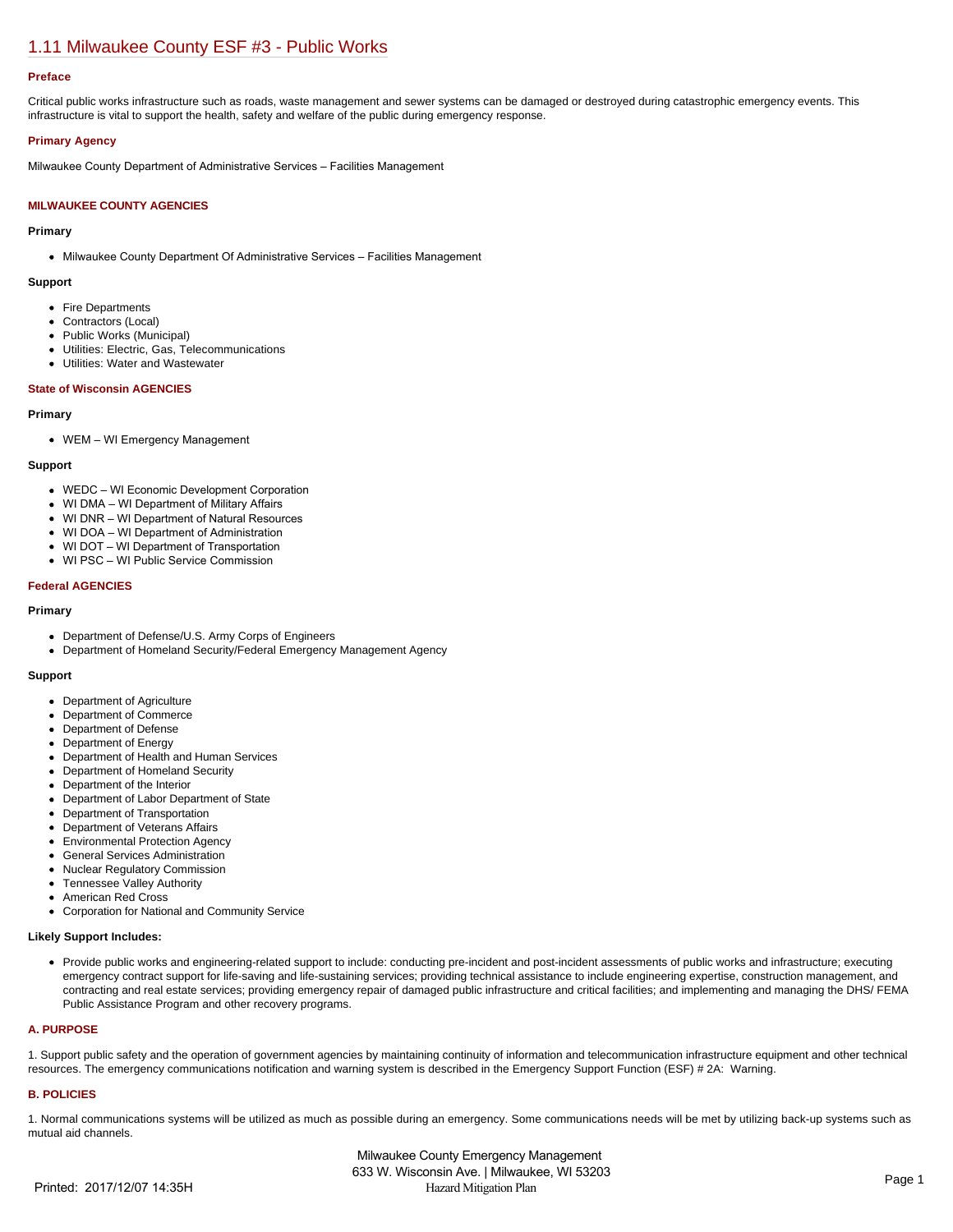2. Priority will be given to restoration of communications systems in the event of an emergency.

3. In the event of an emergency, all departments will ensure the security of computer equipment and printers located in their areas.

4. Information Management Systems Division and other departments will have regularly scheduled computer back up programs in effect for critical computer applications and data.

5. Information Management Systems Division will ensure that all network data is adequately backed up and secured in an offsite location.

6. Information Management Systems Division will coordinate with other departments to ensure the necessary emergency power systems are in place to keep the voice and data communications infrastructure operating when there is a commercial power outage.

# **PRIMARY DEPARTMENT RESPONSIBILITIES/TASKS BY PHASE**

# **MILWAUKEE COUNTY DEPARTMENT OF ADMINISTRATIVE SERVICES – FACILITIES MANAGEMENT**

|                      | Work with the Office of Emergency Management to:                                                                                                                                                                                                                                                                                                                                            |
|----------------------|---------------------------------------------------------------------------------------------------------------------------------------------------------------------------------------------------------------------------------------------------------------------------------------------------------------------------------------------------------------------------------------------|
| <b>Pre-Emergency</b> | 1. Maintain this Emergency Support Function (ESF).<br>2. Maintain inventories of resources and equipment.<br>3. Participate in tests, exercises.<br>4. Develop emergency action checklists.<br>5. Maintain pre-event contracts to support Public Works needs in an emergency.<br>6. Assist ESF # 3B with the development of a Debris Management Plan.<br>7. Maintain mutual aid agreements. |

| 1. Pre-position resources and verify resource inventory in advance of an impending emergency.                                                                                                                                                                                                                                                                                                                                                                                                                                                                                                                                                                                                                                                                                                                                                                                                                                                                                                                                                                                                                                                                                                                                                                                                                                                                                                                                                                                                                           |
|-------------------------------------------------------------------------------------------------------------------------------------------------------------------------------------------------------------------------------------------------------------------------------------------------------------------------------------------------------------------------------------------------------------------------------------------------------------------------------------------------------------------------------------------------------------------------------------------------------------------------------------------------------------------------------------------------------------------------------------------------------------------------------------------------------------------------------------------------------------------------------------------------------------------------------------------------------------------------------------------------------------------------------------------------------------------------------------------------------------------------------------------------------------------------------------------------------------------------------------------------------------------------------------------------------------------------------------------------------------------------------------------------------------------------------------------------------------------------------------------------------------------------|
| • a. Stage equipment resources to a safe location.                                                                                                                                                                                                                                                                                                                                                                                                                                                                                                                                                                                                                                                                                                                                                                                                                                                                                                                                                                                                                                                                                                                                                                                                                                                                                                                                                                                                                                                                      |
| 2. When notified of an emergency situation, send response teams/personnel, equipment, and vehicles to the emergency scene, staging area,<br>or other location, as appropriate.<br>3. Assist Law Enforcement Agencies and fire services personnel in life safety activities to include: heavy rescue of people in collapsed<br>buildings; clearing of roads and traffic control; construction of emergency access roads; communication support; use of vehicles for<br>transportation, sheltering, and rescue personnel support; provide technical support for the inspection of critical facilities within Milwaukee<br>County.<br>4. Public Works field emergency operations may include:                                                                                                                                                                                                                                                                                                                                                                                                                                                                                                                                                                                                                                                                                                                                                                                                                              |
| • a. Flood control.<br>• b. Assisting in the evacuation of people at risk in and around the emergency scene.<br>• c. Assisting in urban search and rescue (USAR) efforts.<br>• d. Assisting damage assessment activities.<br>• e. Providing emergency generators, fuel, lighting, sanitation to support emergency responders at the emergency scene and at the EOC.<br>f. Assisting sanitation services (i.e., delivery of portable toilets) in determining the needs in the field.<br>• g. Emergency clearance and removal of debris for reconnaissance of the damaged areas and passage of emergency personnel and<br>equipment for health and safety purposes.<br>• h. Temporary construction of emergency access routes that include damaged streets, roads, bridges, waterways and any other<br>facilities necessary for passage of rescue personnel.<br>• i. Provide emergency traffic signs and signal service at pre-designated intersections.<br>• <i>i.</i> Determination of the structural safety of emergency operations facilities.<br>• k. Emergency demolition or stabilization of damaged structures and facilities designated as immediate hazards to the public health and<br>safety, or as necessary to facilitate the execution of rescue operations.<br>• I. Assist in the restoration of public utilities and services.<br>• m. Assist in security measures and traffic control by providing traffic barricades.<br>• n. Debris removal operations in areas affected by emergencies or disasters. |
| 5. Send a senior representative to the EOC, when the EOC is activated during an emergency.<br>6. Administer and manage contracted services.                                                                                                                                                                                                                                                                                                                                                                                                                                                                                                                                                                                                                                                                                                                                                                                                                                                                                                                                                                                                                                                                                                                                                                                                                                                                                                                                                                             |
|                                                                                                                                                                                                                                                                                                                                                                                                                                                                                                                                                                                                                                                                                                                                                                                                                                                                                                                                                                                                                                                                                                                                                                                                                                                                                                                                                                                                                                                                                                                         |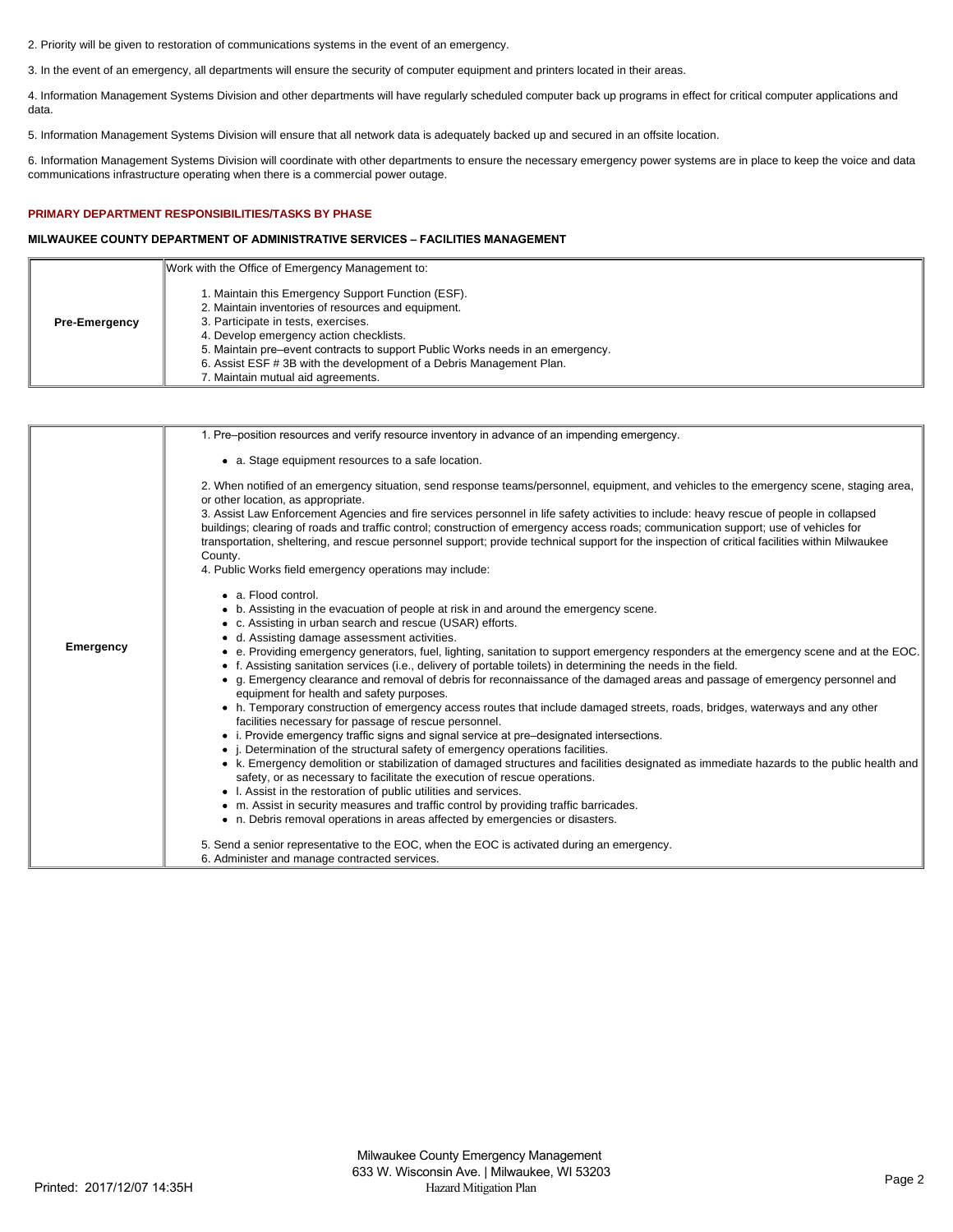|                             | 1. Staff the ESF # 3 position in the EOC.                                                                                              |
|-----------------------------|----------------------------------------------------------------------------------------------------------------------------------------|
|                             | 2. Ensure operation of Public Works dispatch and reporting systems.                                                                    |
|                             | 3. Determine condition, status of Public Works resources.                                                                              |
|                             | 4. Identify incident sites requiring Public Works services.                                                                            |
|                             | 5. Determine present and future need for Public Works resources to support:                                                            |
|                             | • a. Search and rescue.                                                                                                                |
|                             | • b. Heavy rescue.                                                                                                                     |
|                             | • c. Damage assessment.                                                                                                                |
|                             | · d. Road, bridge repair.                                                                                                              |
|                             | e. Debris clearance.                                                                                                                   |
|                             | • f. Road clearance.                                                                                                                   |
|                             | • g. Flood control.                                                                                                                    |
|                             | • h. Traffic control.                                                                                                                  |
|                             | • i. Sanitation services.                                                                                                              |
|                             | • <i>i. Repair to utility systems.</i>                                                                                                 |
| <b>Emergency Operations</b> |                                                                                                                                        |
| Center (EOC)                | 6. Obtain and coordinate public works response teams/personnel, equipment, and vehicles to the emergency scene, staging area, or other |
|                             | location(s), as appropriate.                                                                                                           |
|                             | 7. Sources for additional resources can include:                                                                                       |
|                             | • a. Mutual aid.                                                                                                                       |
|                             | • b. State EOC.                                                                                                                        |
|                             | • c. State and federal resources.                                                                                                      |
|                             | • d. Private companies, contractors.                                                                                                   |
|                             | • Make information available on the services, options, and methods of obtaining assistance from private contractors, state, and        |
|                             | federal agencies.                                                                                                                      |
|                             | . Assist in identifying licensed contractors to provide repair and construction services as well as expediting their credentialing.    |
|                             |                                                                                                                                        |
|                             | 8. Track resources deployed for disaster response.                                                                                     |
|                             | 9. If possible, provide mutual aid as requested by State EOC.                                                                          |
|                             | 10. Develop priorities and coordinate with utility companies the restoration of utilities to critical and essential facilities.        |
|                             | 11. Recommend disposal sites for debris, coordinate with ESF #3B.                                                                      |
|                             | 12. Provide logistical support for demolition operations.                                                                              |
|                             | 13. Maintain records of cost and expenditures to accomplish this ESF and forward them to the EOC Finance/Administration Section Chief. |

| <b>Recovery Actions</b> | 1. Provide engineers, skilled personnel, construction workers, etc., with construction equipment and materials to assist in recovery activities.<br>2. Review recovery actions and develop strategies.<br>3. Coordinate with state or federal agencies as requested to accomplish damage assessments and repairs.<br>4. Maintain access to current County drainage maps and plans at the EOC. |
|-------------------------|-----------------------------------------------------------------------------------------------------------------------------------------------------------------------------------------------------------------------------------------------------------------------------------------------------------------------------------------------------------------------------------------------|
|-------------------------|-----------------------------------------------------------------------------------------------------------------------------------------------------------------------------------------------------------------------------------------------------------------------------------------------------------------------------------------------------------------------------------------------|

|                                                        | <b>SUPPORT DEPARTMENTS RESPONSIBILITIES/TASKS</b>                                                                                                                                                                                                                                                                                                                                                                                                                                                                                                       |  |  |  |  |
|--------------------------------------------------------|---------------------------------------------------------------------------------------------------------------------------------------------------------------------------------------------------------------------------------------------------------------------------------------------------------------------------------------------------------------------------------------------------------------------------------------------------------------------------------------------------------------------------------------------------------|--|--|--|--|
| <b>Fire Departments</b>                                | 1. Assist in debris clearance and removal of hazards.                                                                                                                                                                                                                                                                                                                                                                                                                                                                                                   |  |  |  |  |
| <b>Contractors (Local)</b>                             | 1. Source for equipment and manpower.                                                                                                                                                                                                                                                                                                                                                                                                                                                                                                                   |  |  |  |  |
| <b>Public Works</b><br>(Municipal)                     | 1. Provide engineering services and advice.<br>2. Assist in damage assessment.<br>3. Oversee flood control activities.<br>4. Maintain contact with EOC.<br>5. Repair roads and bridges.<br>6. Maintain storm sewers.<br>7. Maintain debris and garbage operations.<br>8. Provide diking material for protection of sewer and water systems/ supplies.<br>9. Assist in decontamination.<br>10. Assist in search and rescue operations.<br>11. Store and provide fuel for emergency vehicles.<br>12. Inspect, designate and demolish hazardous structures |  |  |  |  |
| Utilities: Electric, Gas,<br><b>Telecommunications</b> | 1. Assess all damage.<br>2. Restore all services to essential facilities and EOC.<br>3. Provide electric, telephone and gas service to all patrons.<br>4. Maintain all lines in good order.<br>5. Lock out damaged facilities until reported.                                                                                                                                                                                                                                                                                                           |  |  |  |  |
| <b>Utilities: Water and</b><br>Wastewater              | 1. Maintain water and sewer systems.<br>2. Provide potable water.<br>3. Provide diking and plugging material for sewer and water system.<br>4. Provide temporary sanitary facilities, as requested.<br>5. Coordinate with Public Health Departments on water testing.<br>6. Decontaminate water system.<br>7. Assist in damage assessment.<br>8. Maintain contact with EOC.                                                                                                                                                                             |  |  |  |  |
| <b>ATTACHMENTS</b>                                     | 1. Public Works Resources.<br>2. ESF # 3A: Damage Assessment.<br>3. ESF #3B: Debris Management.                                                                                                                                                                                                                                                                                                                                                                                                                                                         |  |  |  |  |
| <b>REFERENCES</b>                                      | None.                                                                                                                                                                                                                                                                                                                                                                                                                                                                                                                                                   |  |  |  |  |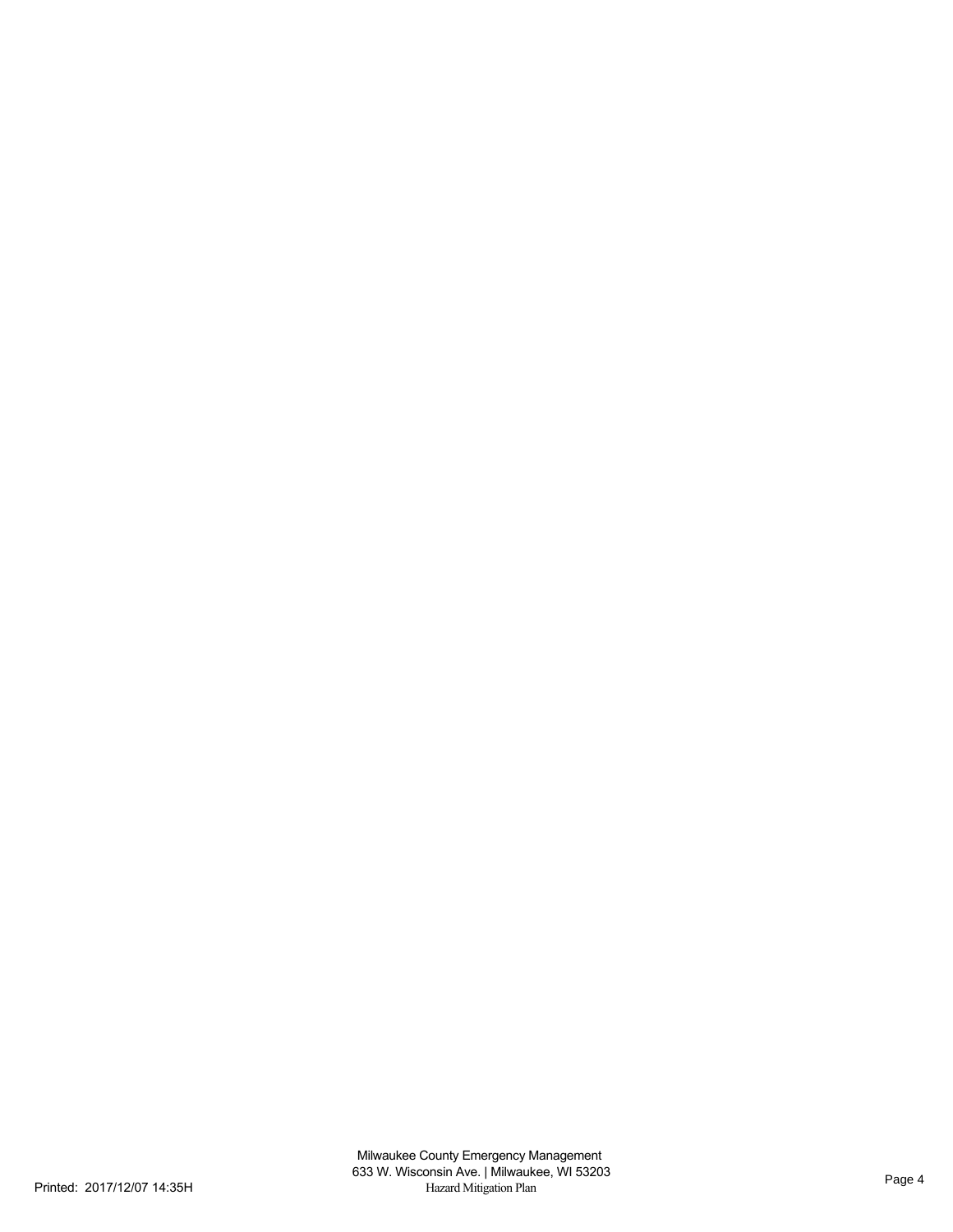# [1.11.1 Attachment 1: Public Works Resources](https://milwaukeecounty.isc-cemp.com/Cemp/Details?id=5809894)

# **Attachment 1: PUBLIC WORKS RESOURCES**

# **Milwaukee County Transportation & Engineering Facilities**

- 1. HIGHWAY MAINTENANCE North Shop
	- 6270 N. Hopkins, 414-466-1120
- 2. TIMMERMAN FIELD
	- 9751 W. Sheridan, 414-461-3275
- 3. FIEBRANTZ Operating Station
	- 1900 W. Fiebrantz Avenue, 414-344-7449
- 4. FOND DU LAC Operating Station
	- 3201 W. Fond du Lac Avenue, 344-6688
- 5. HILLSIDE Major Maintenance-Milwaukee County Transit
- 1942 N. 17th Street, 414-344-4550
- 6. KINNICKINNIC Operating Station
	- 1718 S. Kinnickinnic Avenue, 414-344-6665
- 7. HIGHWAY MAINTENANCE Main Shop
	- 10190 Watertown Plank Road, 414-257-6566
- 8. FLEET MANAGEMENT
	- 10320 Watertown Plank Road, 257-6596
- 9. MITCHELL INTERNATIONAL Administrative Office
	- 5300 S. Howell Avenue, 414-747-5300

10. HIGHWAY MAINTENANCE - South Shop

5800 S. Howell Avenue, 414-747-4595

# **Milwaukee County Transit Plus Carriers**

| <b>Carrier</b><br><b>Contact Phone</b>                                |                                             | <b>Vehicles Under Service Contract</b> | <b>Number of Drivers</b> |
|-----------------------------------------------------------------------|---------------------------------------------|----------------------------------------|--------------------------|
| <b>Transit Express</b><br>424 W. Cherry Street<br>Milwaukee, WI 53212 | 264-7433<br>202-4650 (cell)                 | 120                                    | 230                      |
| First Transit<br>4524 South 13th Street<br>Milwaukee, WI              | 847-2744/406-3759 (Nextel cell)<br>847-2751 | 100                                    | 130                      |

**Additional Resources**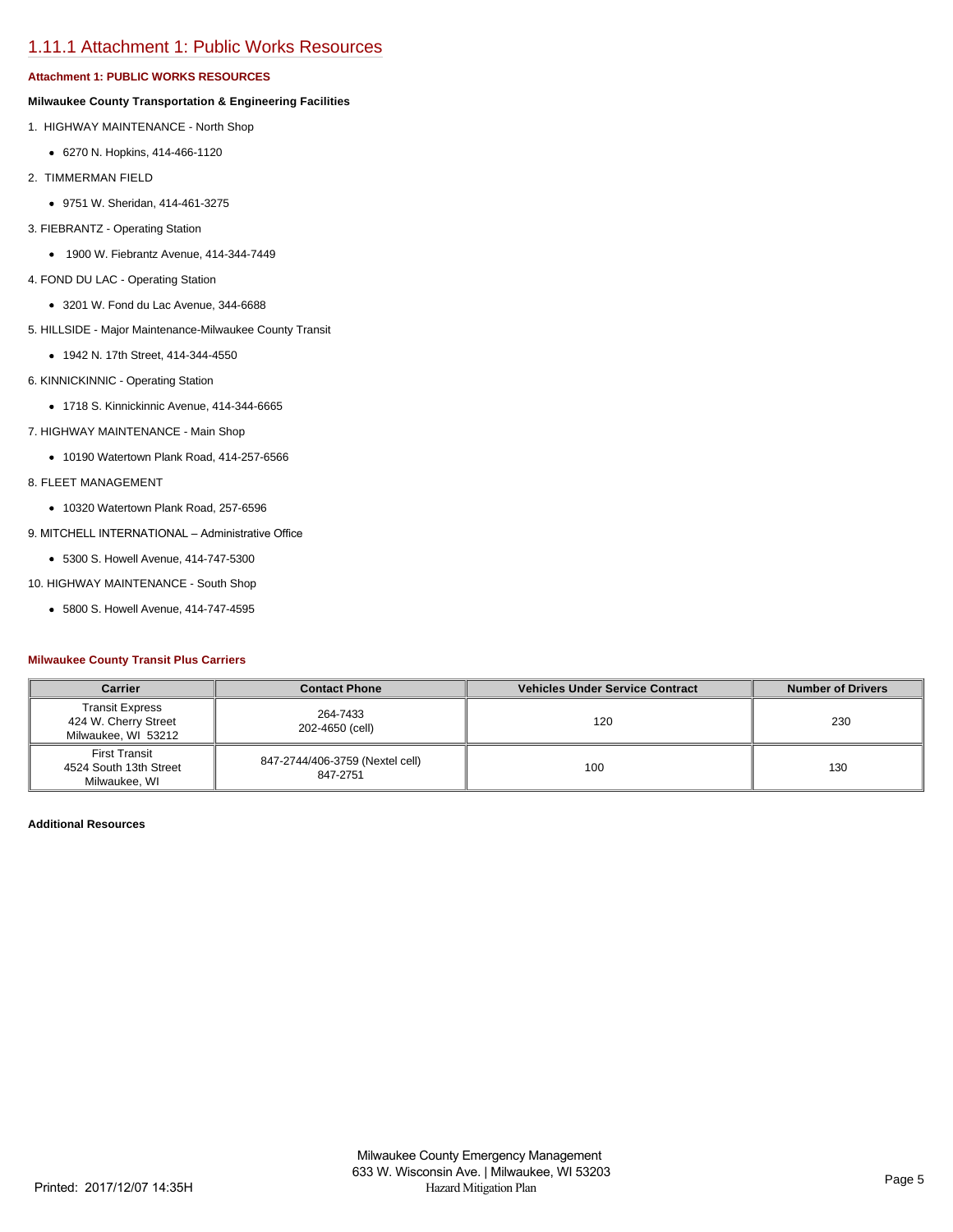| <b>Carrier</b>                                                                                                                                                                                                                     | <b>Contact Phone</b>        | <b>Vehicles Under Service Contract</b> | <b>Number of Drivers</b> |
|------------------------------------------------------------------------------------------------------------------------------------------------------------------------------------------------------------------------------------|-----------------------------|----------------------------------------|--------------------------|
| A1 Transportation<br>5819 W. Fountain Avenue<br>Milwaukee, WI 53223                                                                                                                                                                | 350-8581/375-6876           | 5                                      | з                        |
| Able Access Transportation<br>4455 W. Bradley Road, Suite 206<br>Milwaukee, WI 53223                                                                                                                                               | 354-5800<br>354-5808 (cell) | 6                                      |                          |
| Amera-Care Transport<br>355 E. Rosedale Avenue<br>Milwaukee, WI 53207<br>Subcontractor to Transit Express                                                                                                                          | 482-3113                    | 11                                     | 18                       |
| American United Taxicab<br>646 S. 2nd Street<br>Milwaukee, WI 53204<br>Ambulatory subcontracting only with Transit Plus,<br>American Taxi has 3 wheelchair vehicles (capacity 1 chair)<br>that have not been approved for service. | 220-5000                    | 240                                    | 350                      |
| <b>Exact Transport</b><br>6310 N. Sherman Boulevard<br>Milwaukee, WI 53209                                                                                                                                                         | 358-1261<br>406-6679 (cell) | 5                                      | 6                        |

# **MILWAUKEE COUNTY TRANSIT SYSTEM (MCTS) BUS FLEET**

## **Fleet Management resources:**

- Computer listing of Equipment for Highway Maintenance, Park Districts, and Park Services is available and controlled by Fleet Maintenance (CAMD) dispatcher per Fleet Management SOP.
- EOC equipment, supplies, maps, etc.  $\bullet$
- Computerized resource listing, updated as needed, and incorporated into Emergency Management Resource Book.  $\bullet$
- Detailed internal resource management by each municipality will be addressed in Individual Agency Plans as these plans are developed.

# **Vehicles**

- Active Buses: 459
	- Seats per bus: 39
	- Allowing for 18% of buses in maintenance, 392 buses are in daily service with an approximate seating capacity of 15,288.
	- All MCTS buses are wheelchair accessible having 2 spaces per bus available for wheelchairs
- Active Trolleys: 0

| <b>Title</b>                                                | <b>Agency Name</b>                     | <b>Contact Name</b>      | <b>Alternate Contact Name</b>                                        | <b>Office Phone</b>              | <b>After Hours Phone</b> |
|-------------------------------------------------------------|----------------------------------------|--------------------------|----------------------------------------------------------------------|----------------------------------|--------------------------|
| Director of Transportation & Public Works                   | Dept. of Transportation & Public Works | Director                 |                                                                      | 257-6596                         |                          |
| Administration                                              | Dept. of Transportation & Public Works | Director                 | Assistant Director                                                   | 257-6596<br>278-4809             |                          |
| Highway Commissioner                                        | Dept. of Transportation & Public Works | Director                 |                                                                      | 257-6596                         |                          |
| Architecture & Engineering<br><b>EE Operations Director</b> | Dept. of Transportation & Public Works | Director                 | Construction Manager<br>Civil Engineer                               | 278-4943<br>278-4853<br>278-4863 |                          |
| Engineering Operations Officer                              | Dept. of Transportation & Public Works | Director                 | Assistant Engineer                                                   | 257-6596<br>278-4355             |                          |
| <b>Transportation Services Operations Officer</b>           | Dept. of Transportation & Public Works | Director                 | Highway Design                                                       | 257-6596<br>278-4911             |                          |
| Facilities Mngt. Operations Officer<br>(Central Services)   | Dept. of Transportation & Public Works | Director                 | Assistant Director                                                   | 278-5056<br>278-5009             |                          |
| Airport Administration                                      |                                        | Director                 |                                                                      | 747-5322                         |                          |
| Airport Administration                                      |                                        |                          | Deputy Director                                                      | 747-5328                         |                          |
| Airport Engineering                                         |                                        | Engineer                 | <b>Managing Engineer</b><br>Civil Engineer IV                        | 747-5722<br>747-5716<br>747-5394 |                          |
| Milwaukee Co. Transit System                                | Dept. of Transportation & Public Works | <b>Managing Director</b> |                                                                      | 937-3205                         |                          |
| Milwaukee Co. Transit System                                | Dept. of Transportation & Public Works |                          | Deputy Director<br>Director of Operations<br>Director of Maintenance | 937-3203<br>937-3204<br>937-3238 |                          |
| Parks & Recreation                                          | Dept. of Parks & Recreation            | Director                 |                                                                      | 257-4501                         |                          |
|                                                             | Dept. of Parks & Recreation            | Assistant Director       |                                                                      | 257-5667                         |                          |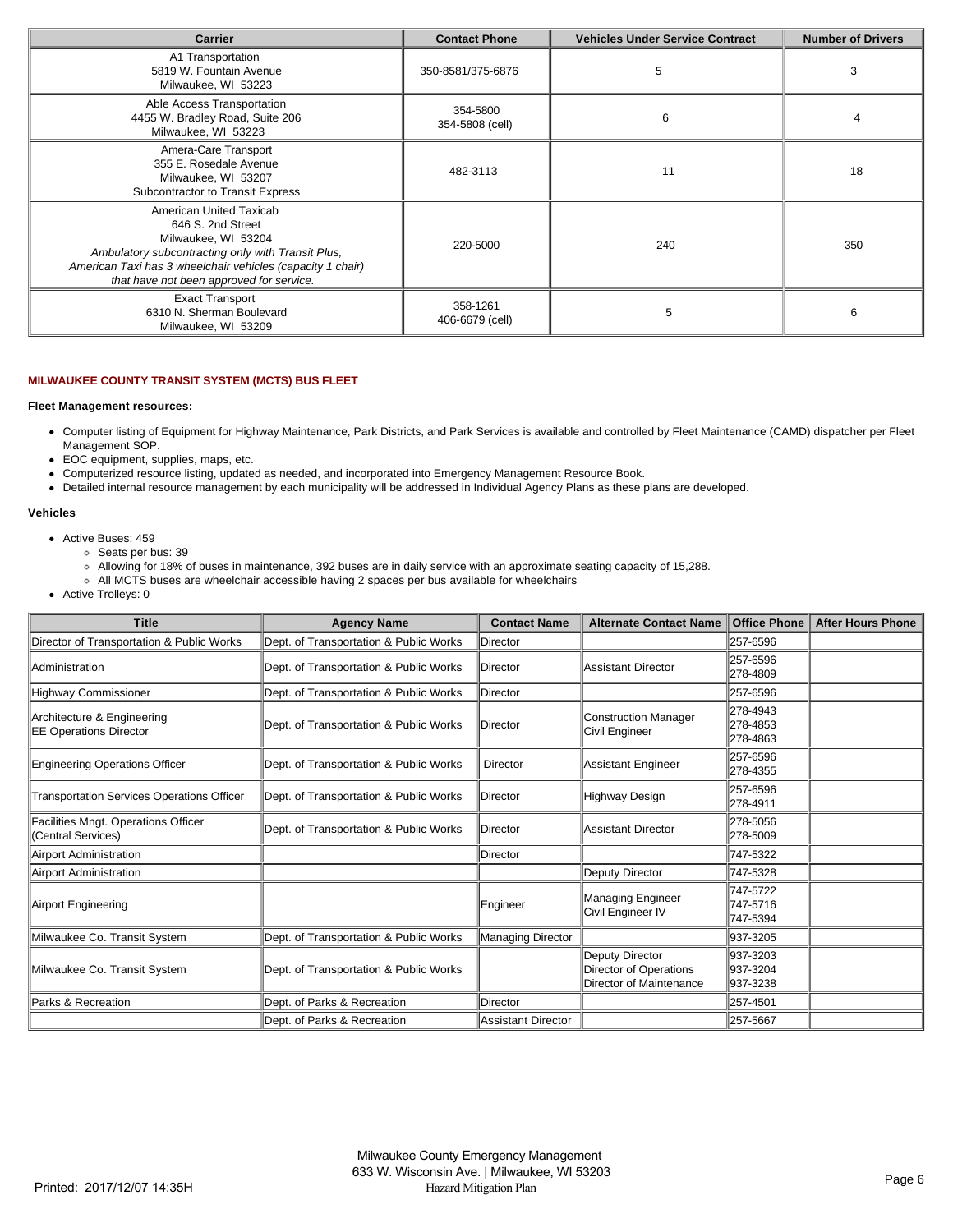| Zone A               | <b>Agency Name</b>    | <b>Contact Name</b>        | <b>Alternate Contact Name</b> | <b>Office Phone</b> | <b>After Hours Phone</b>              |
|----------------------|-----------------------|----------------------------|-------------------------------|---------------------|---------------------------------------|
| <b>BAYSIDE</b>       |                       |                            |                               |                     |                                       |
| Engineering          | Dept. of Public Works | <b>CONTRACTED OUT</b>      |                               |                     |                                       |
| Public Works         | Dept. of Public Works | <b>Director</b>            |                               | 247-7711            | 351-8808                              |
| <b>BROWN DEER</b>    |                       |                            |                               |                     |                                       |
| Engineering          | Dept. of Public Works | Engineer                   |                               | 371-3060            | 371-2900 (P.D.)                       |
| Public Works         | Dept. of Public Works | Superintendent             |                               | 357-0120            | 371-2900 (P.D.)                       |
| <b>FOX POINT</b>     |                       |                            |                               |                     |                                       |
| Engineering          | Dept. of Public Works | <b>Head of Engineering</b> |                               | 351-8900            | 351-8911 (P.D.)                       |
| Public Works         | Dept. of Public Works | Director                   |                               | 351-8900            | 351-8911(P.D.)<br>351-8914 (Dispatch) |
| <b>IGLENDALE</b>     |                       |                            |                               |                     |                                       |
| Engineering          | Dept. of Public Works | Engineer                   |                               | 228-1746            | 228-1753                              |
| Public Works         | Dept. of Public Works | <b>Director</b>            |                               | 228-1746            | 228-1753                              |
| <b>RIVER HILLS</b>   |                       |                            |                               |                     |                                       |
| Engineering          | Dept. of Public Works | (Contractor)               |                               | 416-1671            | 416-1671<br>262-849-3769 (cell)       |
| Public Works         | Dept. of Public Works | Director                   |                               | 352-0080            | 247-2302 (P.D.)                       |
| <b>SHOREWOOD</b>     |                       |                            |                               |                     |                                       |
| Engineering          | Dept. of Public Works | Engineer                   |                               | 847-2650            | 847-2610 (P.D.)                       |
| Public Works         | Dept. of Public Works | Director                   |                               | 847-2650            | 847-2610 (P.D.)                       |
| <b>WHITEFISH BAY</b> |                       |                            |                               |                     |                                       |
| Engineering          | Dept. of Public Works | Engineer                   |                               | 962-6690            | 962-3830 (P.D.)                       |
| Public Works         | Dept. of Public Works | Director                   |                               | 962-6690            | 962-3830 (P.D.)                       |

| Zone B            | <b>Agency Name</b>    | <b>Contact Name</b> | <b>Alternate Contact Name</b> | <b>Office Phone</b> | <b>After Hours Phone</b>                        |
|-------------------|-----------------------|---------------------|-------------------------------|---------------------|-------------------------------------------------|
| <b>IMILWAUKEE</b> |                       |                     |                               |                     |                                                 |
| Engineering       | Dept. of Public Works | City Engineer       |                               | 286-2400            | $ 933 - 4444$<br>$\ $ (PD Non-Emergency Line)   |
| Public Works      | Dept. of Public Works | <b>Commissioner</b> |                               | 286-3301            | $\parallel$ 933-4444<br>(PD Non-Emergency Line) |

| Zone C                 | <b>Agency Name</b>    | <b>Contact Name</b>     | <b>Alternate Contact Name</b> | <b>Office Phone</b> | <b>After Hours Phone</b> |
|------------------------|-----------------------|-------------------------|-------------------------------|---------------------|--------------------------|
| <b>WAUWATOSA</b>       |                       |                         |                               |                     |                          |
| Engineering            | Dept. of Public Works | Engineer                |                               | 479-8927            | 471-8422 (P.D.)          |
| Public Works           | Dept. of Public Works | Director                |                               | 479-8933            | 471-8422 (P.D.)          |
| IWEST ALLIS            |                       |                         |                               |                     |                          |
| Engineering            | Dept. of Public Works | Engineer                |                               | 302-8360            | $ 302-8000(P.D.) $       |
| Public Works           | Dept. of Public Works | Director                |                               | 302-8832            | 302-8000 (P.D.)          |
| <b>IWEST MILWAUKEE</b> |                       |                         |                               |                     |                          |
| Engineering            | Dept. of Public Works | R.A. Smith (Contractor) |                               | 645-2151            | 881-0362 (Cell)          |
| Public Works           | Dept. of Public Works | <b>IDirector</b>        |                               | 645-6238            | 645-2151 (P.D.)          |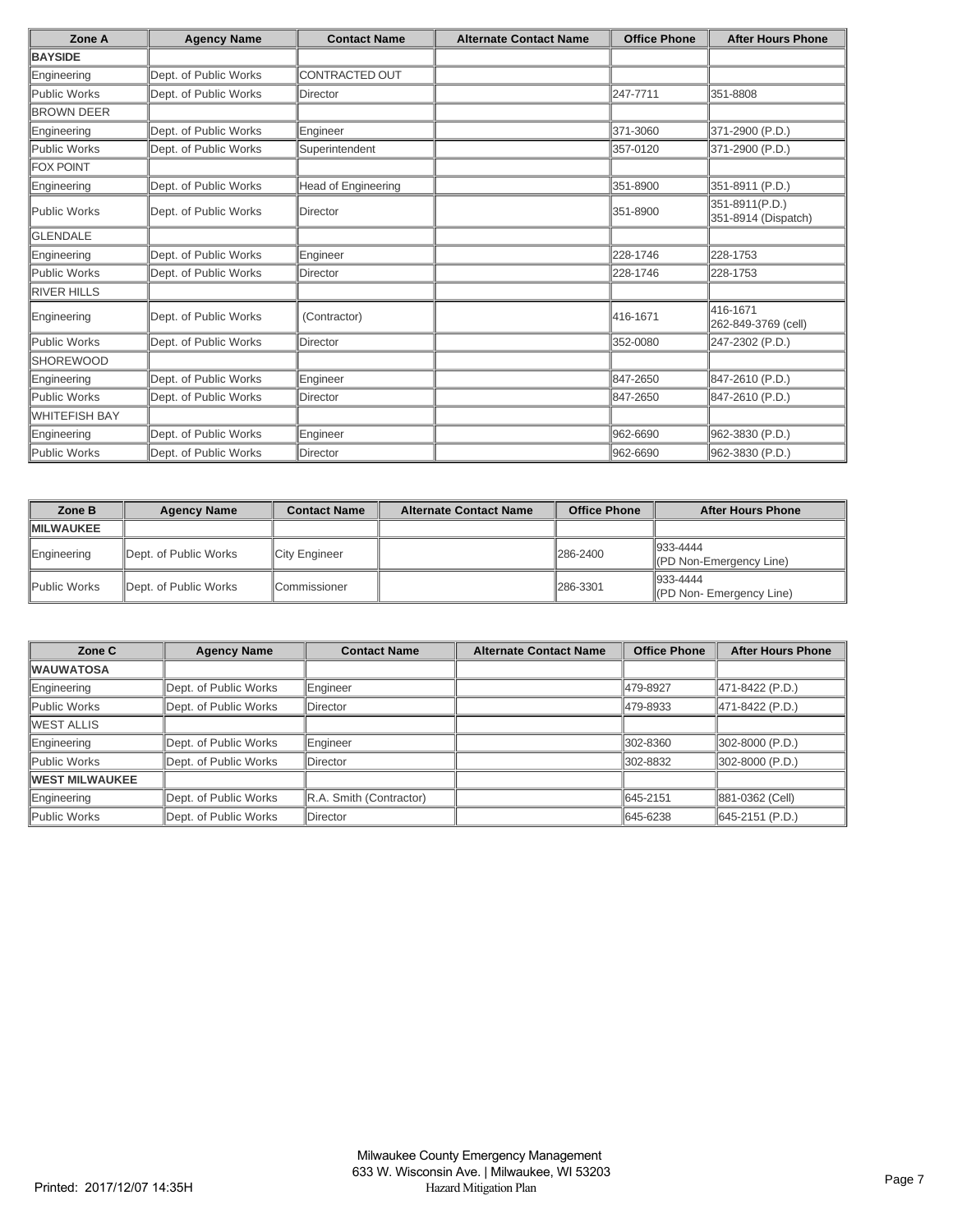| Zone D                   | <b>Agency Name</b>    | <b>Contact Name</b>                                                  | <b>Alternate Contact Name</b> | <b>Office Phone</b>     | <b>After Hours Phone</b>              |
|--------------------------|-----------------------|----------------------------------------------------------------------|-------------------------------|-------------------------|---------------------------------------|
| <b>FRANKLIN</b>          |                       |                                                                      |                               |                         |                                       |
| Engineering              | Dept. of Public Works | Engineer                                                             |                               | 479-8927                | 471-8422 (P.D.)                       |
| Public Works             | Dept. of Public Works | <b>IDirector</b>                                                     |                               | 425-2592                | 425-2522 (P.D.)                       |
| <b>GREENDALE</b>         |                       |                                                                      |                               |                         |                                       |
| Engineering              | Dept. of Public Works | R.A. SMITH (Contractor)                                              |                               | 262-317-8713            | 881-0362 (Cell)<br>or 423-2121 (P.D.) |
| Public Works             | Dept. of Public Works | <b>IDirector</b>                                                     |                               | 423-2133                | 423-2121 (P.D.)                       |
| <b>GREENFIELD</b>        |                       |                                                                      |                               |                         |                                       |
| Engineering              | Dept. of Public Works | Engineer                                                             |                               | 329-5324<br>or 329-5325 | 761-5300 (P.D.)                       |
| Public Works             | Dept. of Public Works | <b>IDirector</b>                                                     |                               | 761-5370                | 761-5300 (P.D.)                       |
| <b>HALES CORNERS</b>     |                       |                                                                      |                               |                         |                                       |
| Public Works/Engineering | Dept. of Public Works | City Engineer and<br>Director of Public Works<br>are the same person |                               | 1529-6165               | 529-6140 (P.D.)                       |

| Zone E                 | <b>Agency Name</b>    | <b>Contact Name</b> | <b>Alternate Contact Name</b> | <b>Office Phone</b> | <b>After Hours Phone</b> |
|------------------------|-----------------------|---------------------|-------------------------------|---------------------|--------------------------|
| <b>CUDAHY</b>          |                       |                     |                               |                     |                          |
| Engineering            | Dept. of Public Works | Engineer            |                               | 769-2213            | 769-2260 (P.D.)          |
| Public Works           | Dept. of Public Works | Manager             |                               | 769-2253            | 769-2260 (P.D.)          |
| <b>OAK CREEK</b>       |                       |                     |                               |                     |                          |
| Engineering            | Dept. of Engineering  | <b>Engineer</b>     |                               | 768-6538            | 762-8200 (P.D.)          |
| Streets                | Street Dept.          | Director            |                               | 768-6553            | 762-8200 (P.D.)          |
| <b>IST. FRANCIS</b>    |                       |                     |                               |                     |                          |
| Engineering            | Dept. of Public Works | Engineer            |                               | 481-2300            | 481-2232 (P.D.)          |
| Public Works           | Dept. of Public Works | Director            |                               | 481-2300            | 481-2232 (P.D.)          |
| <b>SOUTH MILWAUKEE</b> |                       |                     |                               |                     |                          |
| Engineering            | Dept. of Public Works | Engineer            |                               | 768-8053            | 768-8060 (P.D.)          |
| Streets                | Dept. of Public Works | <b>IDirector</b>    |                               | 768-8075            | 768-8060 (P.D.)          |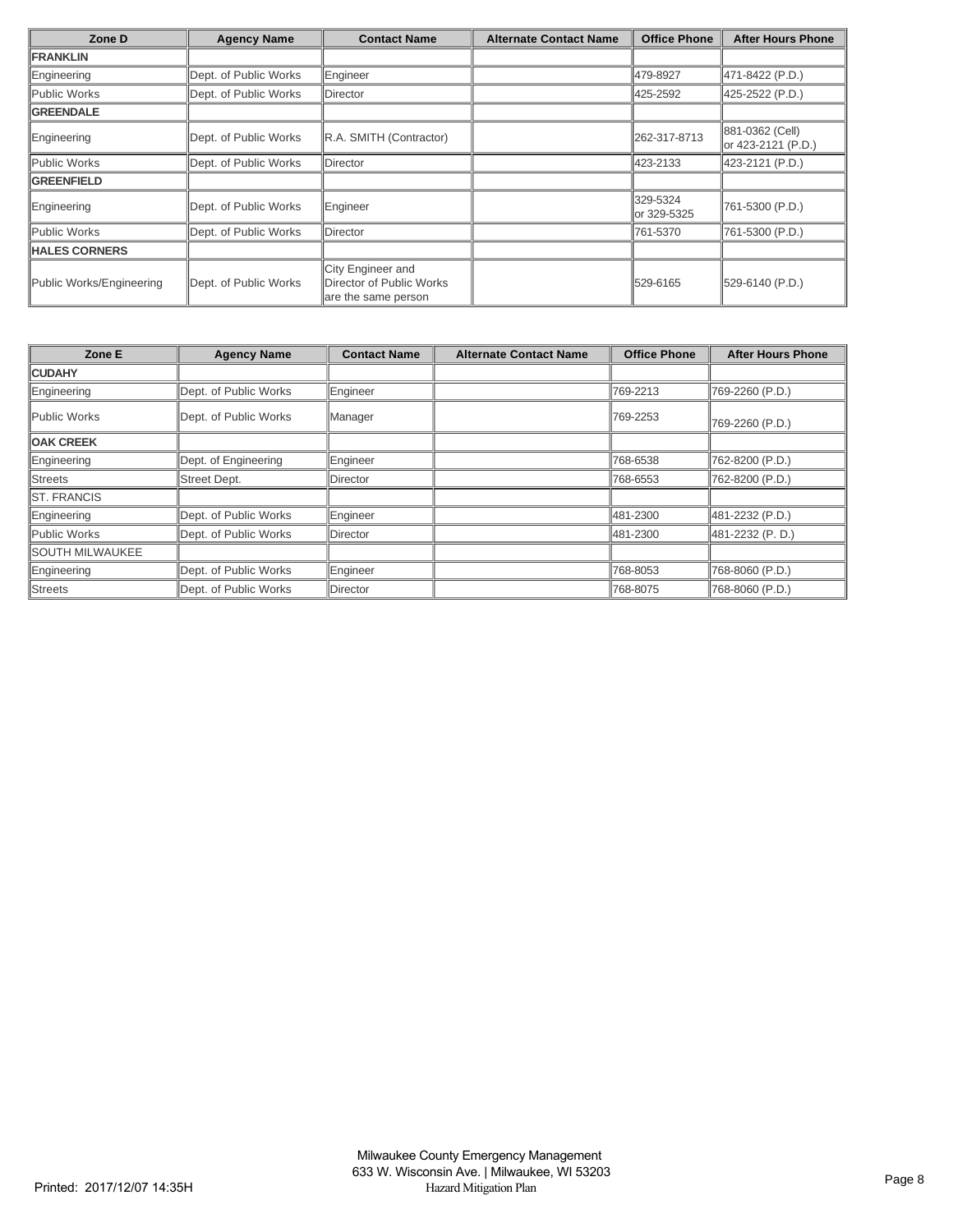# [1.12 Milwaukee County ESF #3A - Damage Assessment](https://milwaukeecounty.isc-cemp.com/Cemp/Details?id=5805890)

#### **Preface**

Emergencies may create widespread damage and life threatening situations. The County must make an initial determination of where damage is, damage severity, the kinds of resources needed and locations where they are needed. This assessment begins the County's emergency response to locate and quantify the scope and severity of life threatening situations and identify escalating emergencies.

The County must also gather detailed damage information necessary to organize longer term response and recovery efforts. This information is essential to obtaining a state of emergency declaration by the Governor or a federal disaster declaration, which are necessary to obtain external assistance from these sources.

# **Primary Agency**

Milwaukee County Office of Emergency Management

# **MILWAUKEE COUNTY AGENCIES**

## **Primary**

• Milwaukee County Office of Emergency Management (OEM)

### **Support**

- American Red Cross
- Area Manufactures & Commerce
- Assessor (Municipal)
- Building Inspection/Code Enforcement (Municipal)
- Fire Departments
- Law Enforcement Agencies
- Milwaukee County Clerk
- Milwaukee County Departments, All
- Milwaukee County Department of Administrative Services Facilities Management
- Milwaukee County Department of Administrative Services Fiscal Affairs
- Milwaukee County Department of Administrative Services Information Management Services
- Milwaukee County Department of Transportation (MCDOT)
- Milwaukee County Parks
- Public Works (Municipal)
- Specialists (As situation requires.)
- Utilities, Private

# **State of Wisconsin AGENCIES**

\*\*State support to this ESF may be available in coordination with the State Emergency Operations Center (EOC).

# **Federal AGENCIES**

#### **Likely Support Includes:**

Provide public works and engineering-related support to include: post-incident assessments of public works and infrastructure; and implementing and managing the DHS/ FEMA Public Assistance Program and other recovery programs.

# **A. PURPOSE**

1. Life Safety Assessment: Coordinate the conduct of the initial life safety assessment and ongoing damage assessments of the County so that accurate and timely information on the situation post-emergency are obtained.

2. Damage Assessment: Accomplish comprehensive assessment and reporting of damage to public and private property resulting from an emergency and requesting state or federal disaster assistance.

# **B. POLICIES**

1. All Milwaukee County departmental personnel that are out on the streets will regularly report operational information and damages observed by them to the EOC through their normal dispatch centers.

2. Milwaukee County will share assessment information with response and relief organizations in the EOC.

3. Personal information regarding emergency victims will be kept confidential and will only be shared with the response and recovery organizations identified within this plan for the sole purpose of providing assistance to these emergency victims.

4. In the event of a Law Enforcement Agencies related event, some assessment information may need to be kept confidential by the EOC staff or have limited distribution within the EOC until such time as the Police Chief or designee deems it appropriate for release within the EOC or to the public.

5. Life Safety Assessment will begin immediately upon occurrence of an emergency and Damage Assessment will begin as soon as it can safely be done.

6. Damage assessment should be conducted using surveys by teams of qualified County inspectors representing both the public and private sectors. Where required, these County teams will be augmented by inspectors from appropriate state and federal agencies. Types of damage assessment include:

- a. Individual Assistance. Damage assessment relates to estimates of damage to the private sector and individuals, and includes damages to homes, businesses, farms, possessions, and other improvements.
- b. Public Assistance. Damage assessment involves damage to public buildings, facilities, roads, bridges, sewer plants, etc. Public assistance is composed of emergency work and permanent restoration. Emergency work is defined as that necessary to save lives, protect public health and safety, and protect property. An example of emergency costs would be those associated with temporary facilities or temporary restoration of services. Permanent restoration is the cost associated with bringing a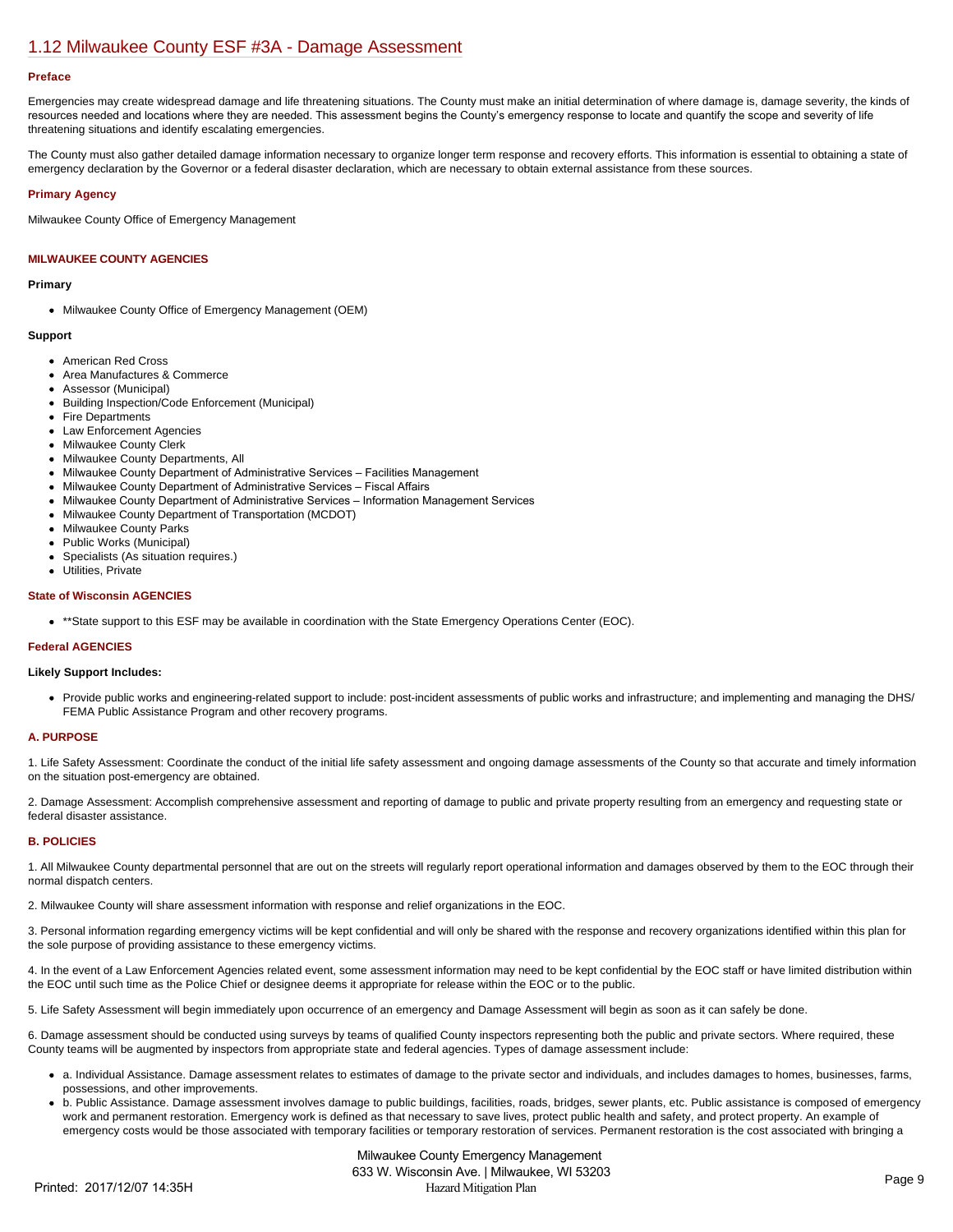facility back to pre–emergency condition.

c. Building Inspection. This is a more thorough, professional evaluation of individual building safety and habitability conducted by County inspectors.  $\bullet$ 

7. All affected Milwaukee County departments will provide damage assessment reports regarding damage to buildings, equipment, vehicles, communications, and personnel availability to the EOC.

# **PRIMARY DEPARTMENT RESPONSIBILITIES/TASKS BY PHASE**

# **MILWAUKEE COUNTY OFFICE OF EMERGENCY MANAGEMENT (OEM)**

|                      | The Office of Emergency Management will work to:                                                                                                                                                                                                                                                                                                                                                                                      |
|----------------------|---------------------------------------------------------------------------------------------------------------------------------------------------------------------------------------------------------------------------------------------------------------------------------------------------------------------------------------------------------------------------------------------------------------------------------------|
| <b>Pre-Emergency</b> | 1. Maintain this Emergency Support Function (ESF).<br>2. Develop and coordinate damage assessment procedures with the State EOC.<br>3. Develop system and forms for tabulating damage assessment.<br>4. Develop damage assessment teams.<br>5. Conduct damage assessment training.<br>6. Maintain pre-emergency maps, photos, and other documents.<br>7. Participate in drills, exercises.<br>8. Develop emergency action checklists. |

| Emeraenc\ | $-$<br>`Vhen<br>.<br>$\cdots$<br>∴ounty ∪<br>$+h$<br>1117211726<br>notified<br>$r \wedge r \wedge r$<br>τo<br>nwaune<br>EUU<br>. |
|-----------|----------------------------------------------------------------------------------------------------------------------------------|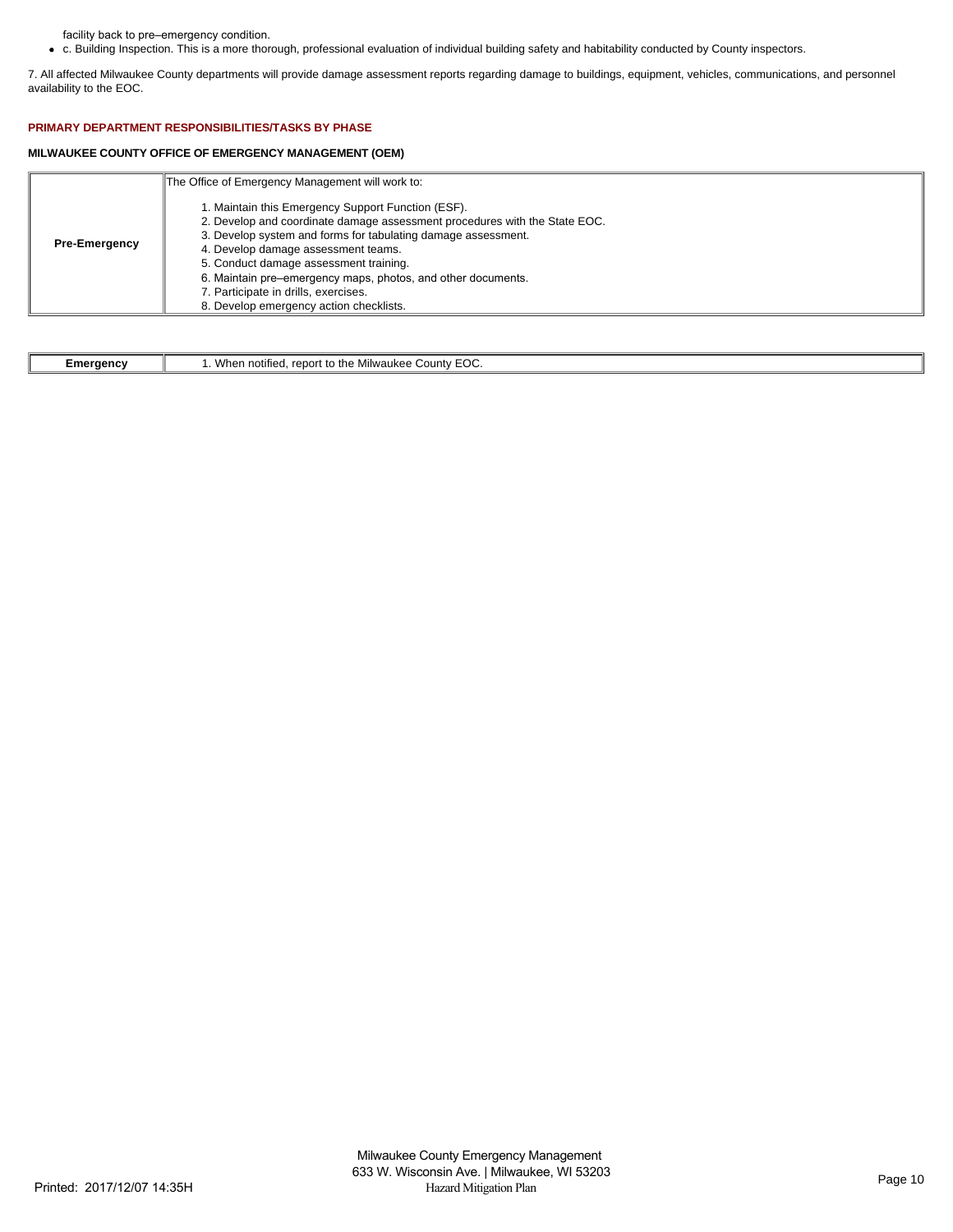|                                             | 1. Staff the ESF # 3A position in the EOC.                                                                                                                                                                                                                                                                                                                                                                                                                                                                                                                                                                                                                              |
|---------------------------------------------|-------------------------------------------------------------------------------------------------------------------------------------------------------------------------------------------------------------------------------------------------------------------------------------------------------------------------------------------------------------------------------------------------------------------------------------------------------------------------------------------------------------------------------------------------------------------------------------------------------------------------------------------------------------------------|
|                                             | • a. Conduct damage assessment of public and private property to determine the extent of damage.                                                                                                                                                                                                                                                                                                                                                                                                                                                                                                                                                                        |
|                                             | 2. Collect and analyze initial life safety assessment information from field units to include:                                                                                                                                                                                                                                                                                                                                                                                                                                                                                                                                                                          |
|                                             | • a. Locations of injuries, deaths, damages.<br>• b. Types and extent of damages.<br>• c. Impact on people.<br>• d. Identify immediate victim needs (need for shelters, water availability, etc.).<br>• e. Identify resource requirements (assistance needed) in the affected areas.<br>• f. Identify local resources available.                                                                                                                                                                                                                                                                                                                                        |
|                                             | 3. Facilities Management assist in damage assessment of County buildings, taking photos, and obtaining approval for emergency repairs.<br>4. As appropriate compile the information gathered by damage assessment teams, complete the state Uniform Disaster Situation Report<br>(UDSR) report for the county and submit it within 24 hours to WEM. (See Attachment 4 to this ESF.)<br>5. Provide initial life safety assessment data and information to the EOC Planning Section Situation Unit.<br>6. Prepare an initial situation map illustrating the footprint (location, size, etc.) of the affected area to aid in deploying response and recovery<br>resources. |
|                                             | a. The footprint may be revised several times during emergency response until the full extent of the impacted area is clearly identified.                                                                                                                                                                                                                                                                                                                                                                                                                                                                                                                               |
|                                             | 7. Make recommendations based on the assessment information.<br>8. Provide a consolidated situation report for responding agencies/ departments.<br>9. Provide information necessary for the EOC Public Information Officer.<br>10. Activate, deploy damage assessment teams.                                                                                                                                                                                                                                                                                                                                                                                           |
|                                             | • a. Assign County personnel and volunteer professionals to damage assessment teams based on levels of certification and expertise.                                                                                                                                                                                                                                                                                                                                                                                                                                                                                                                                     |
|                                             | 11. Prepare Initial Damage Assessment reports for the Situation Unit Leader.<br>12. Request and coordinate structural engineers to assist in the evaluation of building safety, especially during search and rescue (SAR)<br>operations.<br>13. Receive, record and consolidate all damage reports.                                                                                                                                                                                                                                                                                                                                                                     |
| <b>Emergency Operations</b><br>Center (EOC) | • a. Assemble damage assessment information and create visual displays and computerized GIS maps of the affected areas.<br>• b. Determine the extent of damages. This information will provide a basis for determination of actions necessary, establishment of<br>priorities among essential actions and allocation of County resources in the emergency area during the early stages of the recovery<br>effort.                                                                                                                                                                                                                                                       |
|                                             | 14. Provide data to support Chief Executive local declarations of emergency and formal requests for assistance. Information to include:                                                                                                                                                                                                                                                                                                                                                                                                                                                                                                                                 |
|                                             | • a. The extent of emergency impact on the County (description of the emergency, where the emergency struck, approximate number of<br>people affected, demographics of the affected area).<br>• b. The dollar amount of damages.<br>• c. Any conditions that could affect the ability to carry out relief coordination.                                                                                                                                                                                                                                                                                                                                                 |
|                                             | 15. Determine unsafe facilities.                                                                                                                                                                                                                                                                                                                                                                                                                                                                                                                                                                                                                                        |
|                                             | • a. Assess and post all damaged buildings, structures, and facilities for structural integrity and occupant safety.                                                                                                                                                                                                                                                                                                                                                                                                                                                                                                                                                    |
|                                             | 16. Provide damage assessment data and information to the Planning Section.<br>17. Compile damage assessment reports and provide information on damages to the State EOCs.<br>18. Provide appraisers to assist with damage assessment.                                                                                                                                                                                                                                                                                                                                                                                                                                  |
|                                             | • a. Arrange for appraisers to arrive at affected sites.                                                                                                                                                                                                                                                                                                                                                                                                                                                                                                                                                                                                                |
|                                             | 19. Coordinate damage assessments with State, and federal agencies as appropriate.                                                                                                                                                                                                                                                                                                                                                                                                                                                                                                                                                                                      |
|                                             | • a. Because federal funding may be involved, and as part of the public assistance application process, state and federal damage<br>assessment teams may want to identify and validate damaged property, define scope of repairs, and determine repair or replacement<br>costs.                                                                                                                                                                                                                                                                                                                                                                                         |
|                                             | • b. Escort state and federal damage survey officials on inspection of damaged areas.<br>• c. Develop map(s) for affected areas:<br><sup>o</sup> * Sites are numbered on County map.<br>• * Damages are described on separate sheets of paper by numbers corresponding to numbers on maps.                                                                                                                                                                                                                                                                                                                                                                              |
|                                             | • d. Prioritize sequence of site visitations to ensure most heavily damaged areas are visited; it may not be necessary to visit isolated<br>damage sites.<br>20. Maintain records of cost and expenditures to accomplish this ESF and forward them to the EOC Finance/ Administration Section Chief.                                                                                                                                                                                                                                                                                                                                                                    |
|                                             |                                                                                                                                                                                                                                                                                                                                                                                                                                                                                                                                                                                                                                                                         |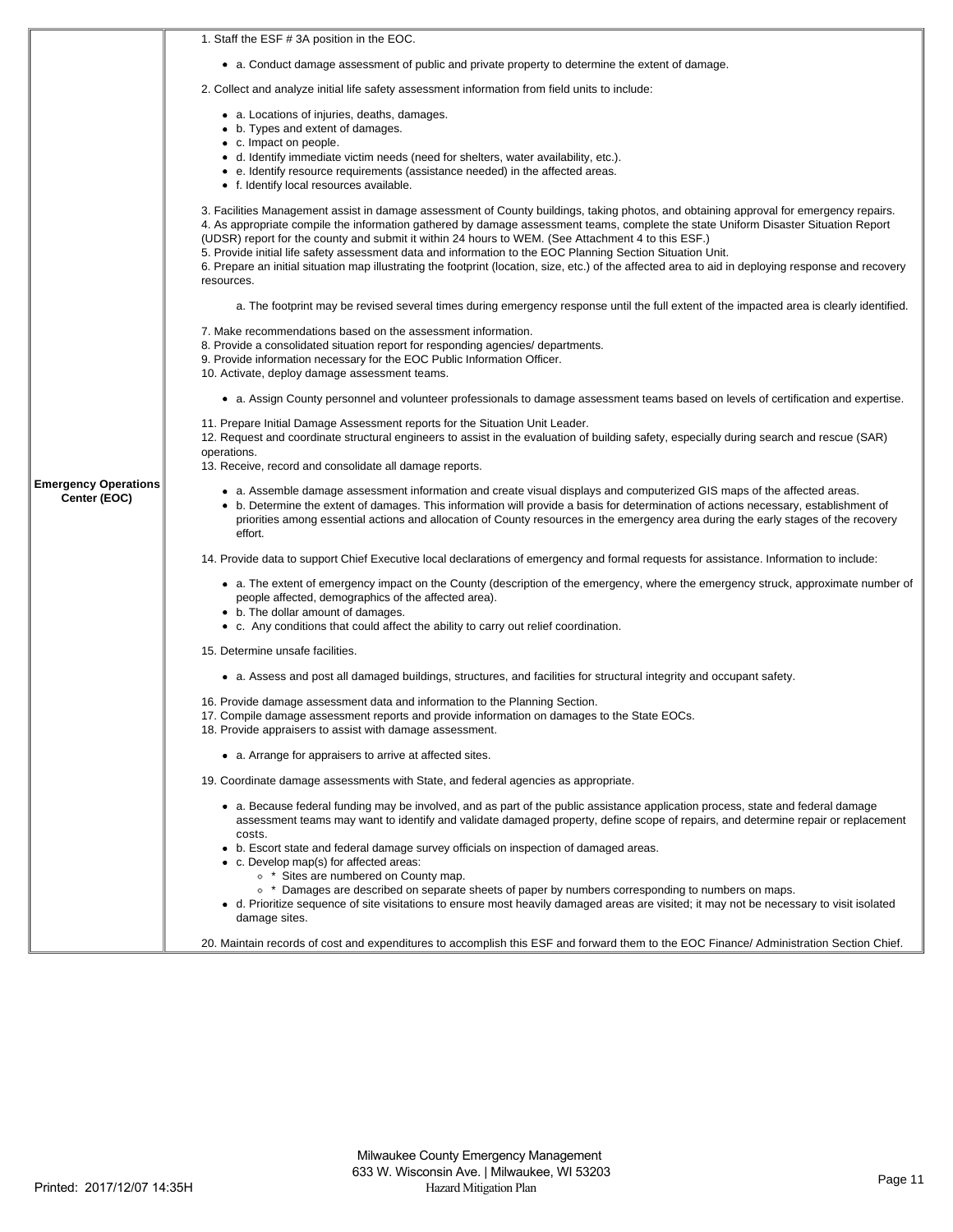|                         | 1. Based on the damages and community development plans, provide guidance for post emergency mitigation and redevelopment<br>opportunities.<br>2. Prepare Hazard Mitigation Reports.<br>3. Coordinate emergency permitting procedures.                                                                                                                                                                                     |
|-------------------------|----------------------------------------------------------------------------------------------------------------------------------------------------------------------------------------------------------------------------------------------------------------------------------------------------------------------------------------------------------------------------------------------------------------------------|
|                         | 4. Analyze damages from floods and make recommendations to EOC Director and Disaster and Emergency Services related to the National                                                                                                                                                                                                                                                                                        |
|                         | Flood Insurance Program (NFIP).<br>5. Serve as liaison to insurance industry in event of build–back issues and FEMA/NFIP requirements.                                                                                                                                                                                                                                                                                     |
|                         | 6. Coordinate and monitor the movement and activity of contractors entering the County working on restoration projects.<br>7. Assist Real Estate Assessments with reappraisal of properties following an emergency for tax adjustments.<br>8. Activate the County's Emergency Permitting Process.<br>9. Prepare Project Worksheets.                                                                                        |
| <b>Recovery Actions</b> | a. A Project Worksheet identifies a specific damaged property or structure, defines the scope of work, and establishes the cost of<br>repair or replacement. A separate Project Worksheet is assigned to each site or project. The compendium of Project Worksheets<br>comprise in total the County's Public Assistance Application (federal monies granted to repair, replace damaged or destroyed public<br>facilities). |
|                         | 10. Train and deploy personnel for damage assessment.                                                                                                                                                                                                                                                                                                                                                                      |
|                         | 11. Provide administrative advice and support relative to preparation of damage assessment forms and reports.                                                                                                                                                                                                                                                                                                              |
|                         | 12. Analyze the damage assessment information to determine if the damages meet the criteria to request Federal Disaster Assistance (SBA<br>or Presidential Declaration).                                                                                                                                                                                                                                                   |
|                         | 13. Coordinate Damage Assessment reports for submission to state.                                                                                                                                                                                                                                                                                                                                                          |
|                         | 14. Request assistance from emergency relief organizations as indicated from the damage assessment.<br>15. Provide liaison to State EOC.                                                                                                                                                                                                                                                                                   |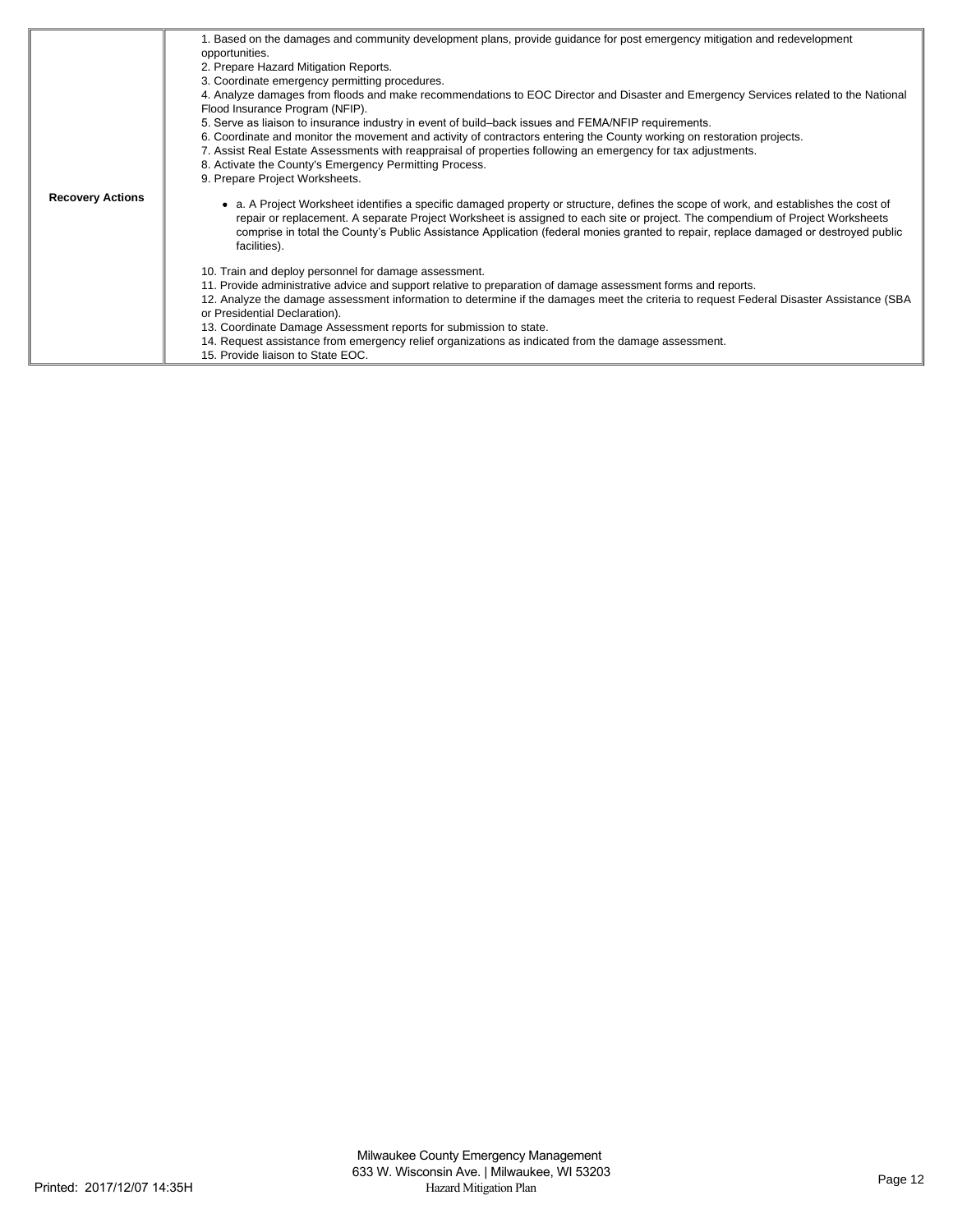|                                                                                                                           | SUPPORT DEPARTMENTS RESPONSIBILITIES/TASKS                                                                                                                                                                                                                                                                                                                                                                                                                                                                                                                                                                                                                                                                              |  |  |  |  |  |  |
|---------------------------------------------------------------------------------------------------------------------------|-------------------------------------------------------------------------------------------------------------------------------------------------------------------------------------------------------------------------------------------------------------------------------------------------------------------------------------------------------------------------------------------------------------------------------------------------------------------------------------------------------------------------------------------------------------------------------------------------------------------------------------------------------------------------------------------------------------------------|--|--|--|--|--|--|
| <b>American Red Cross</b>                                                                                                 | 1. Provide and deploy damage assessment teams to augment County damage assessment.                                                                                                                                                                                                                                                                                                                                                                                                                                                                                                                                                                                                                                      |  |  |  |  |  |  |
| Area Manufactures &<br><b>Commerce</b>                                                                                    | 1. Provide assistance and coordination of business damage assessments.                                                                                                                                                                                                                                                                                                                                                                                                                                                                                                                                                                                                                                                  |  |  |  |  |  |  |
| <b>Assessor (Municipal)</b>                                                                                               | 1. Provide assessment records on real estate properties, i.e. ownership, mailing address, type of building, value of property.<br>2. Provide computer system to report parcel data, etc.                                                                                                                                                                                                                                                                                                                                                                                                                                                                                                                                |  |  |  |  |  |  |
| Code Enforcement/<br><b>Building Inspector</b>                                                                            | 1. Provide inspectors to assist with damage assessment.                                                                                                                                                                                                                                                                                                                                                                                                                                                                                                                                                                                                                                                                 |  |  |  |  |  |  |
| <b>Fire Departments</b>                                                                                                   | 1. Conduct inspections and enforce fire safety regulations and laws.<br>2. Support damage assessment teams as appropriate.<br>3. Provide damage assessments of fire–rescue buildings and equipment.                                                                                                                                                                                                                                                                                                                                                                                                                                                                                                                     |  |  |  |  |  |  |
| <b>Law Enforcement</b><br><b>Agencies</b>                                                                                 | 1. Provide damage assessments of police buildings and equipment.<br>2. Support damage assessment teams as appropriate.<br>3. Provide security for damage assessment teams as requested.                                                                                                                                                                                                                                                                                                                                                                                                                                                                                                                                 |  |  |  |  |  |  |
| <b>Milwaukee County</b><br><b>Clerk</b>                                                                                   | 1. Provide historical documents to assist with damage assessments.                                                                                                                                                                                                                                                                                                                                                                                                                                                                                                                                                                                                                                                      |  |  |  |  |  |  |
| <b>Milwaukee County</b><br><b>Departments, All</b>                                                                        | 1. Provide damage reports.<br>2. Support damage assessment teams as appropriate.                                                                                                                                                                                                                                                                                                                                                                                                                                                                                                                                                                                                                                        |  |  |  |  |  |  |
| <b>Milwaukee County</b><br>Department of<br><b>Administrative Services</b><br>- Facilities<br>Management                  | 1. Provide damage assessments of county buildings and equipment.<br>2. Support damage assessment teams as appropriate.                                                                                                                                                                                                                                                                                                                                                                                                                                                                                                                                                                                                  |  |  |  |  |  |  |
| <b>Milwaukee County</b><br>Department of<br><b>Administrative Services</b><br>- Fiscal Affairs                            | 1. Provide administrative advice and support relative to preparation of damage assessment forms and reports.<br>2. Support damage assessment teams as appropriate.<br>3. Gather applicable information.<br>4. Identify sources for reimbursement.<br>5. Assure compliance with all provisions for financial reimbursement.<br>6. Secure reimbursement.                                                                                                                                                                                                                                                                                                                                                                  |  |  |  |  |  |  |
| <b>Milwaukee County</b><br>Department of<br><b>Administrative Services</b><br>- Information<br><b>Management Services</b> | 1. Provide computer support to assemble damage assessment information.                                                                                                                                                                                                                                                                                                                                                                                                                                                                                                                                                                                                                                                  |  |  |  |  |  |  |
| <b>Milwaukee County</b><br>Department of<br>Transportation<br>(MCDOT)                                                     | 1. Provide vehicles to assist in damage assessments, which may include bus or shuttle transportation as the inventory allows.                                                                                                                                                                                                                                                                                                                                                                                                                                                                                                                                                                                           |  |  |  |  |  |  |
| <b>Milwaukee County</b><br><b>Office of Emergency</b><br>Management                                                       | 1. Coordinate training and deployment of and deploy personnel for damage assessment.<br>2. Provide administrative advice and support relative to preparation of damage assessment forms and reports.<br>3. Analyze the damage assessment information to determine if the damages meet the criteria to request Federal Disaster Assistance (SBA or<br>Presidential Declaration).<br>4. Coordinate Damage Assessment reports for submission to State.<br>5. Request assistance from disaster relief organizations as indicated from the damage assessment.<br>6. Provide liaison to State EOC.                                                                                                                            |  |  |  |  |  |  |
| <b>Milwaukee County</b><br>Parks                                                                                          | 1. Support County damage assessment.<br>2. Provide damage assessments of parks and recreation facilities, buildings and equipment.<br>3. Perform post disaster damage assessment.<br>• a. Perform physical inspection of recreation facilities.<br>• b. Complete appropriate damage assessment forms.                                                                                                                                                                                                                                                                                                                                                                                                                   |  |  |  |  |  |  |
| <b>Municipal Public Works</b>                                                                                             | 1. Support County damage assessment.<br>2. Assist with infrastructure damage assessment of horizontal construction (i.e., roads, bridges, storm sewers, weirs, etc.).<br>3. Conduct infrastructure damage assessment of utility "life lines" (water, power, telecommunications, sewer, waste services) owned by each<br>utility.<br>4. Provide information related to safety, inspections, damages and repairs to roads, bridges and the storm water drainage systems.<br>5. Request and coordinate structural engineers to assist in the evaluation of building safety, especially during search and rescue (SAR)<br>operations.<br>6. Provide damage assessments of Public Works facilities, buildings and equipment. |  |  |  |  |  |  |
| Specialists (As situation                                                                                                 | 1. Real Estate Agencies – Provide real estate expertise with damage assessment.                                                                                                                                                                                                                                                                                                                                                                                                                                                                                                                                                                                                                                         |  |  |  |  |  |  |
| requires.)<br>Utilities, Private                                                                                          | 2. Private Sector Architects, Engineers – Assist with damage assessment and participate in post disaster structural evaluations.<br>1. Conduct infrastructure damage assessment of utility "life lines" (water, power, telecommunications, sewer, waste services) owned by each                                                                                                                                                                                                                                                                                                                                                                                                                                         |  |  |  |  |  |  |
| <b>ATTACHMENTS</b>                                                                                                        | utility.<br>1. Damage Assessment Phases & Concept Of Operations Flowchart.<br>2. Damage Assessment And Recovery Assessment Areas.<br>3. Milwaukee County Damage Assessment SOP.<br>4. Local Government Cumulative Initial Damage Assessment Report                                                                                                                                                                                                                                                                                                                                                                                                                                                                      |  |  |  |  |  |  |
| <b>REFERENCES</b>                                                                                                         | None.                                                                                                                                                                                                                                                                                                                                                                                                                                                                                                                                                                                                                                                                                                                   |  |  |  |  |  |  |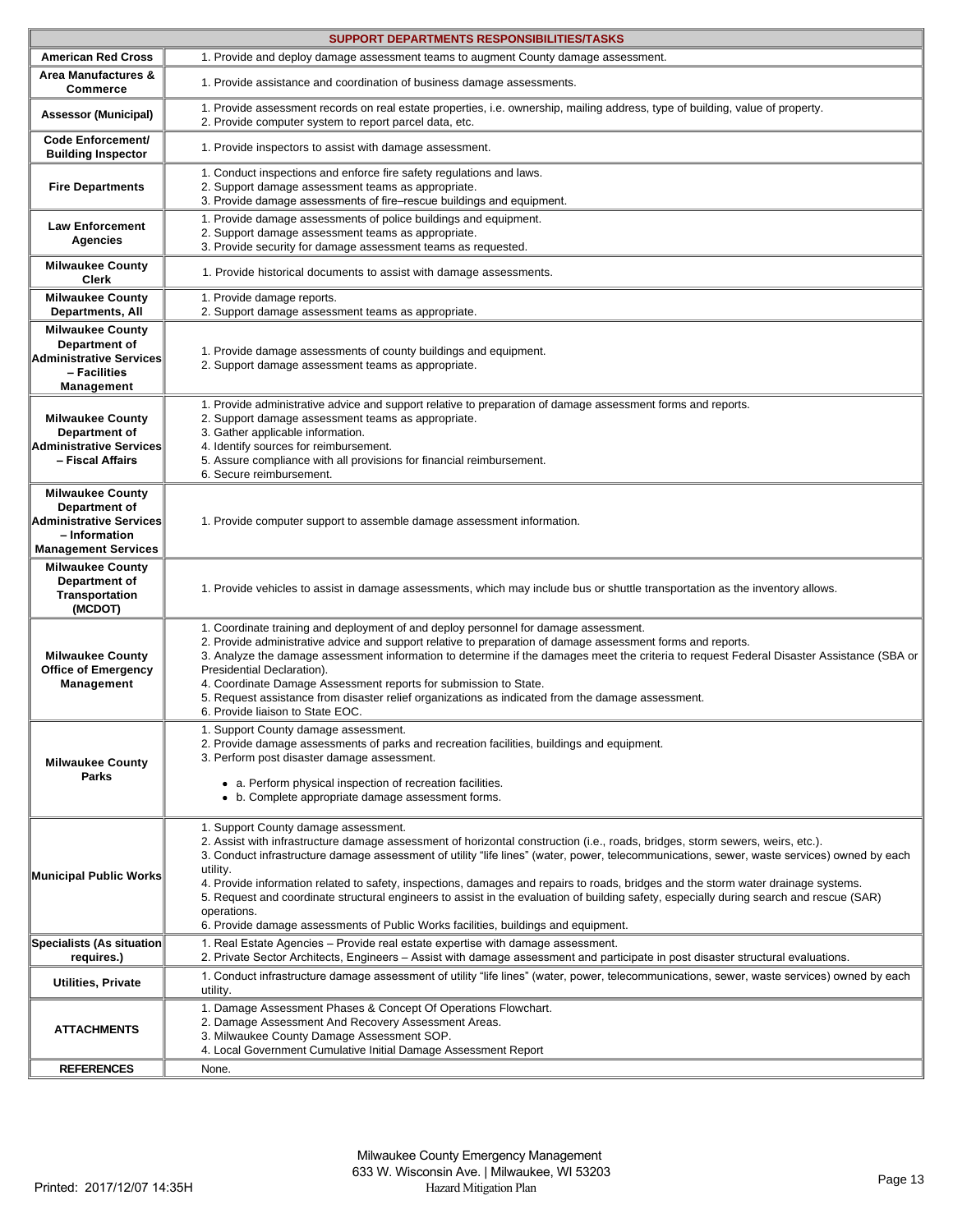# [1.12.1 Attachment 1: DA Phases & Flowchart](https://milwaukeecounty.isc-cemp.com/Cemp/Details?id=5810267)

**Attachment 1: DAMAGE ASSESSMENT**

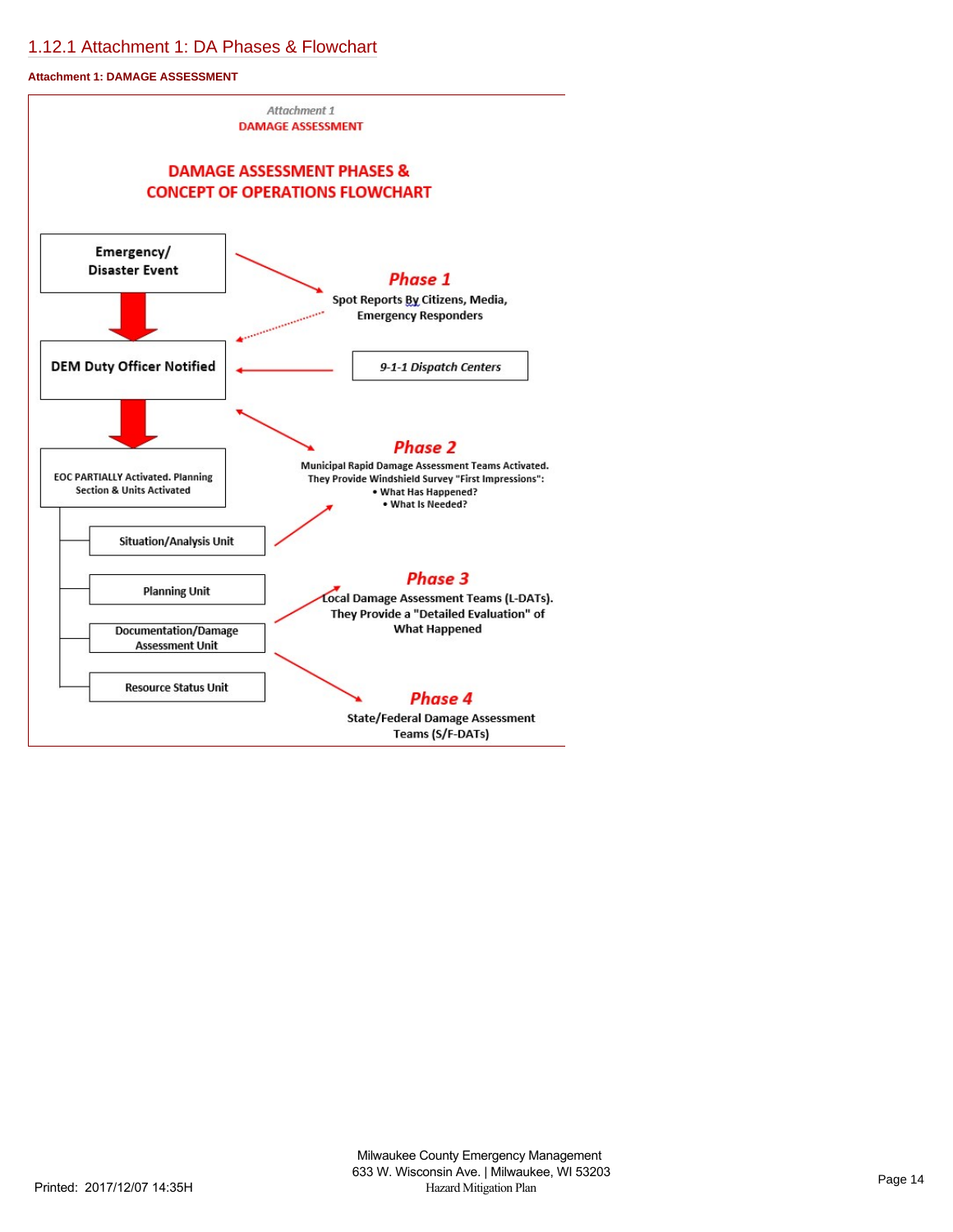# [1.12.2 Attachment 2: DA & Recovery Assessment Areas](https://milwaukeecounty.isc-cemp.com/Cemp/Details?id=5810269)

# **Attachment 2: DAMAGE ASSESSMENT AND RECOVERY ASSESSMENT AREAS**

| <b>AREA</b>                                      | <b>GROUP ASSIGNMENT</b>                                                                                                      |
|--------------------------------------------------|------------------------------------------------------------------------------------------------------------------------------|
| Private Residences                               | American Red Cross, Realtors, MC Health & Human Services, Building Inspectors                                                |
| Small Businesses, Industry and Private Utilities | <b>RAMAC</b><br>Utilities Building Inspectors                                                                                |
| Agriculture                                      | IUSDA Local FSA                                                                                                              |
| Debris Removal                                   | MCDOT - Highway Division, Municipal Public Works, Wisconsin Dept. of<br>Transportation, Wisconsin Dept. of Natural Resources |
| <b>Protective Measures</b>                       | Each Emergency Response Agency                                                                                               |
| Public Road System                               | MC DAS - Facilities Management, MCDOT - Highway Division                                                                     |
| Public Water Control Facilities                  | MC DAS - Facilities Management, MCDOT - Highway Division, Municipal Public<br>Works Dept., WI DNR, WI DOT                    |
| Public Buildings and Equipment                   | Each Department, MC Clerk, Municipal Clerk, Building Inspectors                                                              |
| Public Utilities                                 | Public Utilities, MCDOT, WI DOT                                                                                              |
| Facilities under Construction                    | <b>Building Inspectors</b>                                                                                                   |
| Private Non-profit Facility                      | Private Non-profit Facility Manager                                                                                          |
| Recreation                                       | MC Parks, Municipal Parks and Recreation Offices, County and Municipal Clerks                                                |
| Economic Impact                                  | Job Service, Health & Human Services, American Red Cross, USDA Local FSA                                                     |
| Public Health                                    | MC Public Health Departments, WI Health Office, WI DNR                                                                       |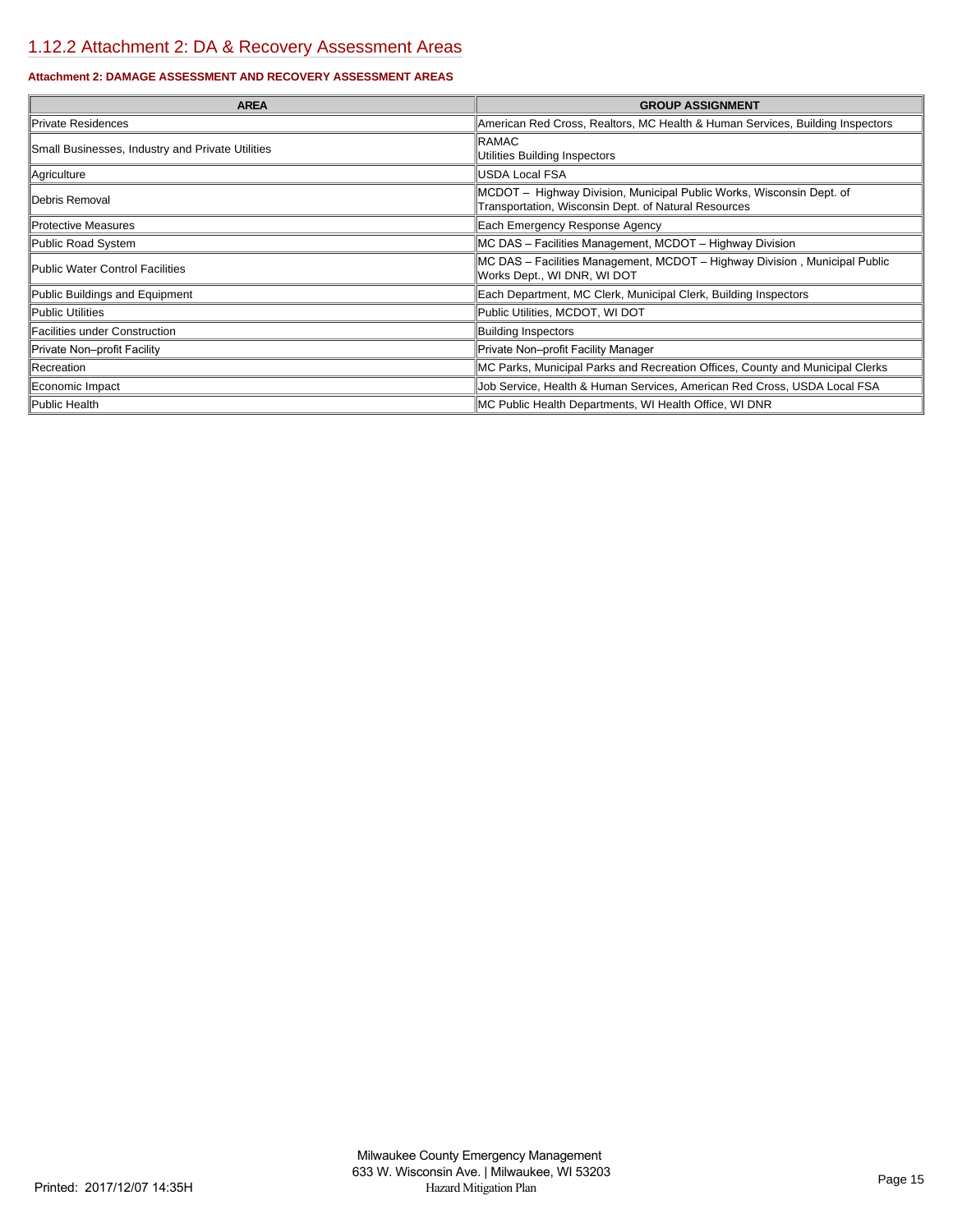# **Attachment 3: MILWAUKEE COUNTY DAMAGE ASSESSMENT SOP**

# **A. OVERVIEW OF DAMAGE ASSESSMENT PROGRAM**

1. The Milwaukee County Office of Emergency Management organizes a county–wide damage assessment team. The team members are trained on a routine basis and are prepared for activation 24 hours a day, 7 days a week subsequent to a disaster occurrence.

2. Each team member is pre–assigned to cover a specific geographical area (e.g., a given municipality or township) or a specific type of damage (e.g., county–wide damage to roads or forests). In addition, each team member knows what information is required to be reported (i.e., is familiar with the UDSR, the State's Standard Damage Assessment Report form), the timeframes for reporting, who to report to (e.g., the County Emergency Management at the EOC if activated), and by what means (i.e., via phone, electronic mail, 2–way radio, in person, etc.).

3. During a disaster, county and local response agencies will, on an ongoing basis, report on the extent of their involvement, estimate damages, and gather information regarding the disaster's impact on the public and private sectors. Such information is used by county decision–makers to direct the response and recovery effort. The County Emergency Management coordinates receiving and disseminating this information as appropriate. The County EOC may be activated or a field command post set up to facilitate this process. The County Coordinator will notify WEM, through the Area Director, when such a disaster occurs.

4. When there is the potential need for state and/or federal assistance to supplement county and local efforts or when requested by the WEM Area Director, the county is required to submit a 24–hour "flash damage report" to WEM via the TIME Teletype. The Uniform Disaster Situation Report (UDSR) is used for this purpose. (See Appendix C, "State of Wisconsin Guidelines for Assessing and Documenting Disaster Damage" which explains the reporting requirement and provides instructions for completing the form.) At a minimum, the 24–hour report should include the following:

- a. Time, date, location, and type of disaster.
- b. Time and date of the UDSR submission, as well as name of person submitting the report.
- c. Number of people injured or deceased.
- d. Number of persons homeless and number evacuated and in shelters.
- e. Damage estimates for the public and private sectors.
- f. An estimate of the amount of damage covered by insurance.

5. To obtain the information required on the UDSR, the Milwaukee County Office of Emergency Management will activate the pre–designated county damage assessment team. (See organization chart which follows and Appendix A for specific names and phone numbers.) The team will operate per instructions provided by the County Emergency Management. The County Emergency Management will coordinate the team's efforts and compile the information gathered by the team into an overall report for the county and submit it within 24 hours to WEM, also providing a copy to the WEM Area Director.

6. As the disaster progresses and emergency response efforts are curtailed, the county will continue to assess the impact of the disaster through information received from response agencies and from the county damage assessment team. This information will allow decision–makers to prioritize recovery efforts and to determine the need for supplemental state or federal assistance. The Milwaukee County Office of Emergency Management will be responsible for transmitting updated information to WEM so that WEM can revise the original 24–hour UDSR submission.

7. The Milwaukee County Office of Emergency Management, on behalf of the County Executive, will consult with the WEM Area Director on the need for state and/or federal assistance. A decision will be made jointly by WEM and the county as to whether or not and what types of federal assistance will be requested. "The State of Wisconsin County Emergency Management Director's Guide to Key Federal and State Disaster Assistance Programs" (Appendix D) describes the programs available and the county's role in requesting those programs.

8. When a decision is made to request Presidential Disaster Assistance, the county is required to participate in the Preliminary Damage Assessment (PDA) process. The PDA is the first step in requesting such assistance. The process and its purpose are described in "The State of Wisconsin Guidelines for Assessing and Documenting Disaster Damage." The Milwaukee County Office of Emergency Management is responsible for assigning a knowledgeable county/local representative to each of the PDA teams.

# **B. RESPONSIBILITIES**

1. The Milwaukee County Office of Emergency Management is responsible for doing the following:

- a. Organizes county–wide damage assessment team. Ensures that each municipality is represented and that county/local agencies/departments are aware of their responsibilities. Also ensures that all other potential sources of expertise are tapped to obtain necessary and required information. Maintains current listing of team member names and 24–hour phone numbers.
- b. Trains damage assessment team members. Ensures that they understand the following:
	- (1) The purpose of the team and its damage assessment function. Also, the conditions under which it would be activated and how it would operate.
	- (2) Their role as team members, including how they will be apprised of the team's activation, what information would be expected of them, including geographic or assessment area of responsibility, and how and when it would be transmitted to the County Emergency Management.
	- (3) The state's requirements with regard to submitting the Uniform Disaster Situation Report (UDSR), and participating in the Preliminary Damage Assessment (PDA) process.
- c. In a disaster situation, determines if the team should be activated and which members. Consults with the County Executive and the WEM Area Director and activates the team, as appropriate.
- d. Upon activation, briefs the team on details of the disaster and on the specific timeframe for submitting information to the County Emergency Management. Reviews with the team damage assessment procedures and reporting requirements.
- e. Receives and compiles information from the team members and uses it to complete a Uniform Disaster Situation Report. Submits the report as required to the Division of Emergency Management via FAX or TIME Teletype within 24 hours of the occurrence. Submits updated reports, as necessary, to WEM.
- f. Provides damage assessment information to the Milwaukee County Office of Executive and other decision makers on an ongoing basis. Obtains specific or additional damage assessment information at their request.
- g. Maintains records of all damage reports and disaster–related expenditures.
- h. Ensures that all affected municipalities and government agencies are maintaining separate and accurate records of disaster–related expenditures.
- i. If required, appoints and briefs county representatives on Preliminary Damage Assessment (PDA) teams.
- j. If required, coordinates with WEM and the Federal Emergency Management Agency (FEMA) in conducting the PDA. If requested, locates facility to be used as headquarters for PDA teams and coordinators.
- k. Upon request, provides appropriate information and documentation to WEM in support of requests for federal disaster assistance, e.g., Small Business Administration (SBA) Disaster Loan Program, Farmers Home Administration (FmHA) Emergency Loan Program, and Presidential Emergency or Major Disaster Declarations.

2. County–wide Damage Assessment Team Members are responsible for doing the following: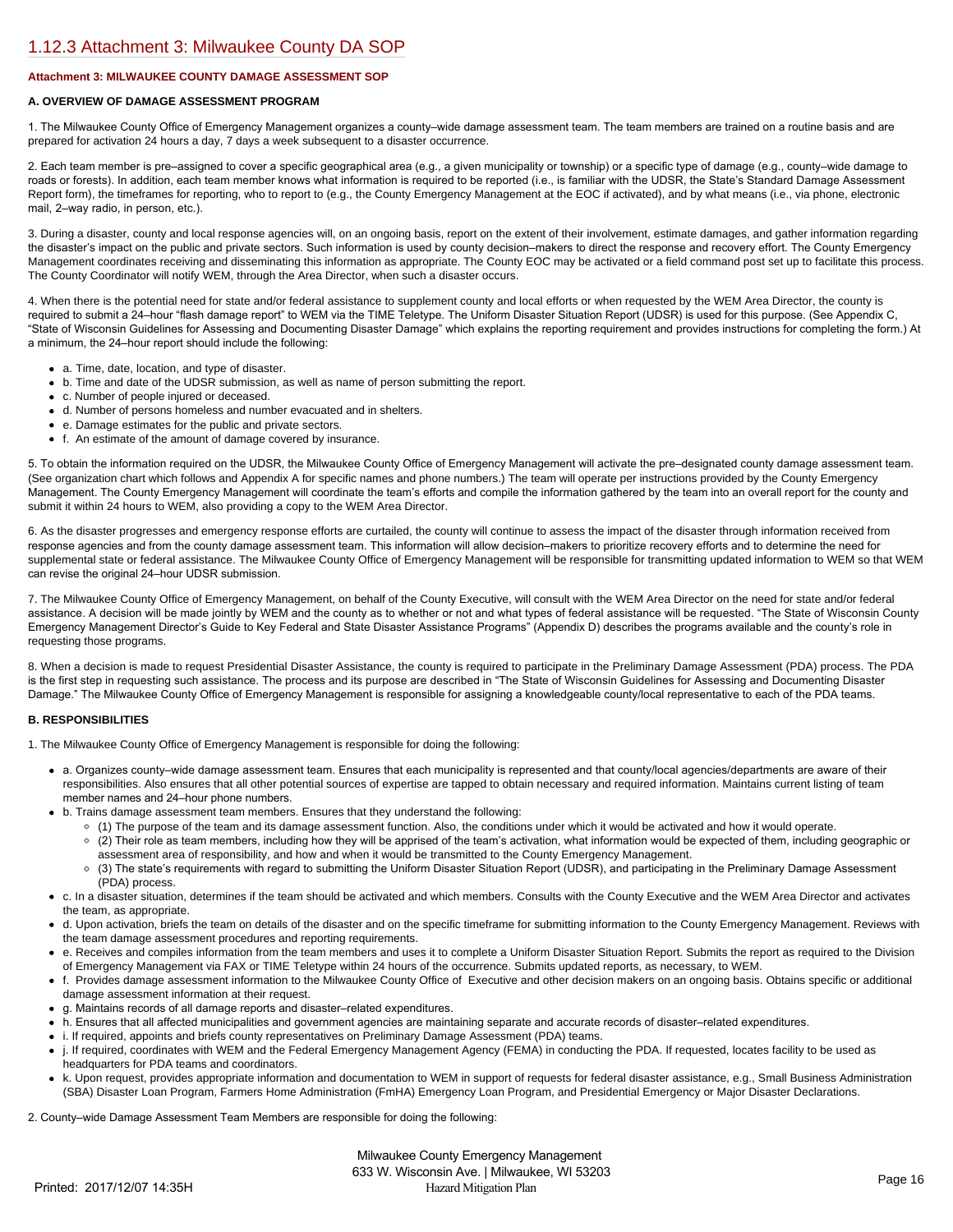a. Attend training sessions and briefings conducted by the Milwaukee County Office of Emergency Management to develop an understanding of the following:

(1) The purpose of the damage assessment team and its damage assessment function. Also, the conditions under which it would be activated and how it would operate.

(2) Their role as team members, how they would be activated, what area they would be responsible for assessing, what information they would be expected to provide, and how and when they would be expected to transmit the information to the Milwaukee County Office of Emergency Management. (3) The county's reporting responsibilities with regard to the Uniform Disaster Situation Report (UDSR) and its role in the Preliminary Damage Assessment (PDA) process.

- b. Determine, prior to a disaster occurrence, how they will obtain the damage information they are responsible for submitting to the Milwaukee County Office of Emergency Management.
- c. Upon activation of the team, obtain information on or attend a briefing conducted by the Milwaukee County Office of Emergency Management to review damage assessment procedures and reporting requirements and to be apprised of specific timeframes for submitting damage assessments.
- d. Perform damage assessment and submit assessment information to the Milwaukee County Office of Emergency Management within the required timeframe. Submit updated information, or other requested information, to the Milwaukee County Office of Emergency Management. Maintain record of all submitted information.
- e. As appropriate (e.g., if representing a local unit of government or emergency response agency), maintain separate and accurate records of disaster–related expenditures.
- f. If requested by the Milwaukee County Office of Emergency Management, participate, as instructed, in the Preliminary Damage Assessment (PDA) process as a county/local representative.
- g. Upon request by the Milwaukee County Office of Emergency Management, obtain and submit additional information to be used as documentation in support of requests for federal disaster assistance.

# **C. POST–INCIDENT**

1. The Milwaukee County Office of Emergency Management is required to submit a complete and final Uniform Disaster Situation Report (UDSR) to the State Division of Emergency Management. In its final form, it will serve as both a damage assessment report and a record–keeping document which describes the full extent of the disaster's impact on the public and private sectors and which summarizes the involvement of local/county, private, and NGOs in the response effort. This report should be mailed by the Milwaukee County Office of Emergency Management to WEM Madison, with a copy to the Area Director, within two to three weeks of the disaster occurrence.

2. Milwaukee County Office of Emergency Management.

- a. As required, assists in the administration and implementation of Presidential Emergency and Major Disaster Declarations. In particular, acts as Designated Agent or Single Point of Contact for all public assistance project applications in the county. Works with applicants in preparing for federal–state engineers. In coordination with applicants, reviews findings of engineers on completed Damage Survey Reports (DSR).
- b. In a Presidential Disaster Declaration, works with the State Hazard Mitigation Officer (SHMO) in identifying and recommending hazard mitigation projects. Assists in the development of the federally required 180-day hazard mitigation plan. If projects are funded, coordinates with SHMO to ensure they are completed as approved by FEMA.
- c. Prepares and submits a final UDSR to WEM (copy to Area Director), summarizing total extent of disaster–related damages in the public and private sectors and the amount of county/local disaster–related expenditures to date.
- d. Debriefs damage assessment team and critiques damage assessment operations. Makes appropriate changes in Damage Assessment Annex to improve future operations.

3. County–wide Damage Assessment Team Members.

- a. As appropriate (e.g., if representing an applicant for public assistance), cooperate with the Milwaukee County Office of Emergency Management in complying with FEMA public assistance grant requirements.
- b. Attend damage assessment team debriefing conducted by Milwaukee County Office of Emergency Management. Critique damage assessment operation and make recommendation for improvement.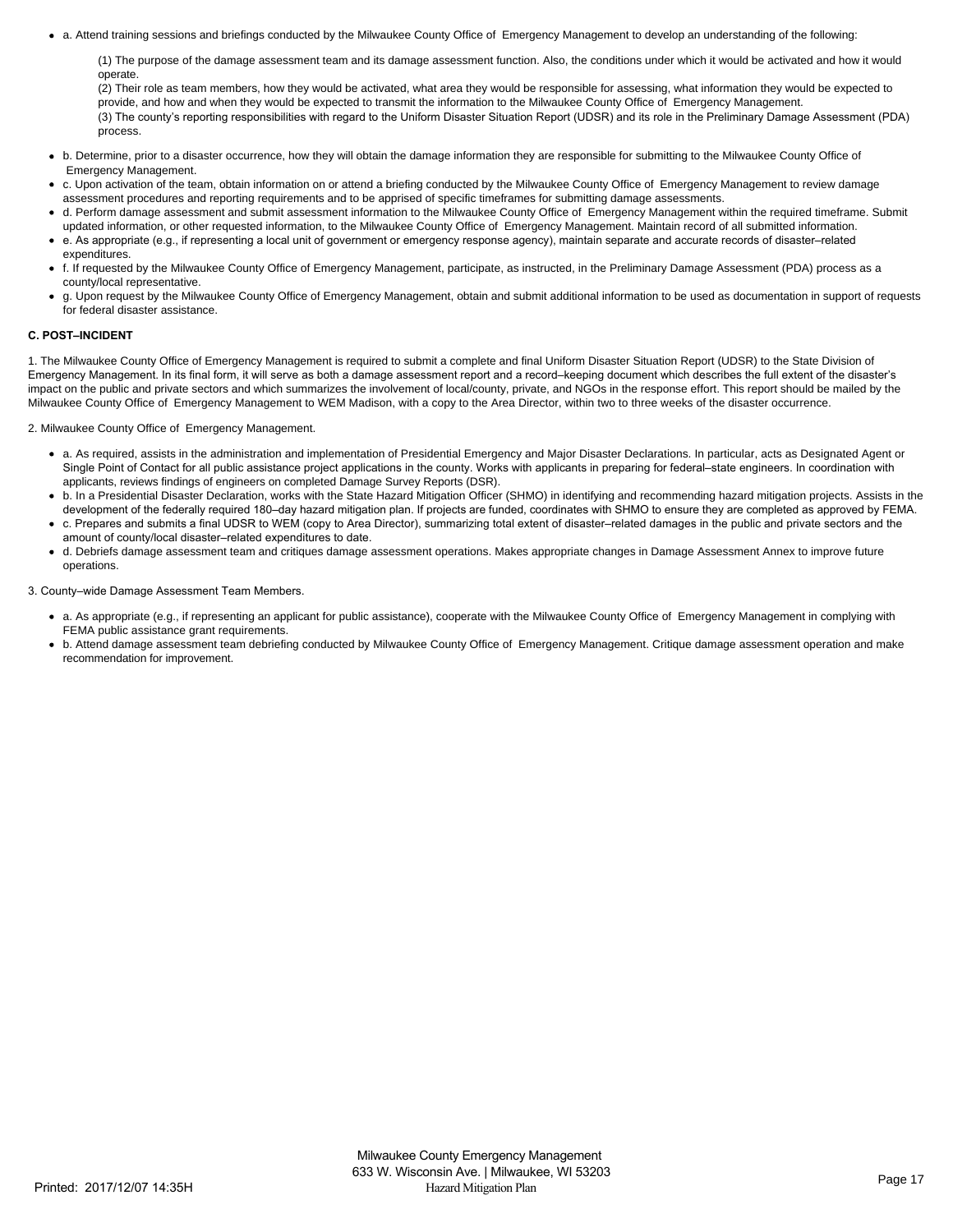# [1.12.4 Attachment 4: Uniform Disaster Situation Report](https://milwaukeecounty.isc-cemp.com/Cemp/Details?id=5810273)

**Attachment 4: UNIFORM DISASTER SITUATION REPORT**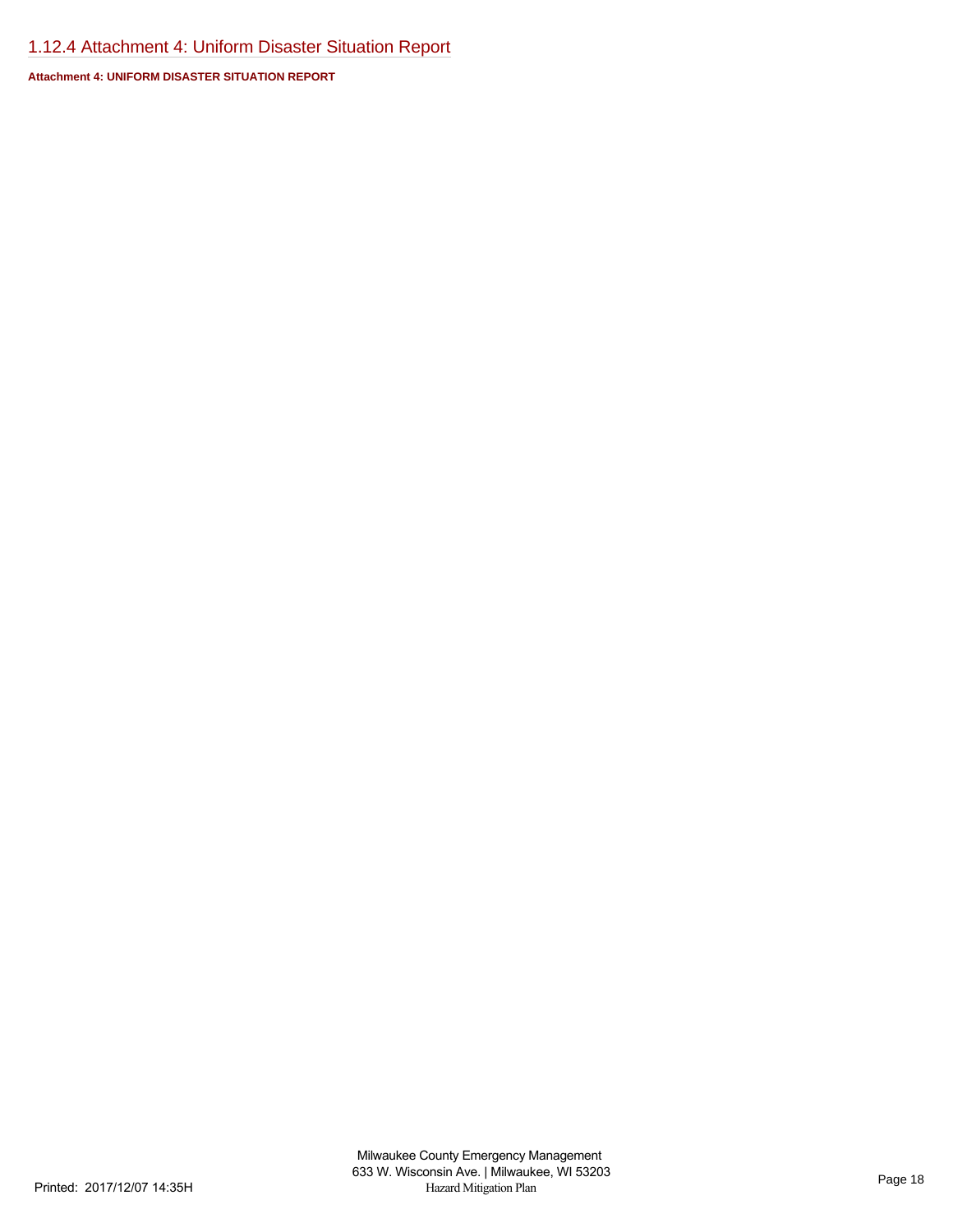| 3400 Wright Street<br>P.O. Box 7865<br>Madison, WI 53707-7865                                                                    |          |                               | <b>DEPARTMENT OF MILITARY AFFAIRS</b><br><b>WISCONSIN EMERGENCY MANAGEMENT</b> |           | ТЕГЛЕРНОМЕ (608)242-323<br>(800) 945-00<br>FAX(608) 242-3241 | <b>WEM ONLY</b><br><b>ATE &amp; TIME REPORT RECEIVED</b> |                                           |                                        |
|----------------------------------------------------------------------------------------------------------------------------------|----------|-------------------------------|--------------------------------------------------------------------------------|-----------|--------------------------------------------------------------|----------------------------------------------------------|-------------------------------------------|----------------------------------------|
| <b>UNIFORM DISASTER SITUATION REPORT</b>                                                                                         |          |                               |                                                                                |           |                                                              | RECEIVED BY                                              |                                           |                                        |
| 1 NAME OF PERSON SUBMITTING REPORT                                                                                               |          |                               | ADDRESS, CITY, STATE, ZIP                                                      |           |                                                              |                                                          |                                           | PHONE NO.                              |
| 2 <sup>DATE &amp; TIME OF INCIDENT</sup>                                                                                         |          |                               | 3 TYPE OF INCIDENT / EMERGENCY                                                 |           |                                                              | 4 DATE REPORT SUBMITTED TO WEM                           |                                           |                                        |
| <b>5 LOCATION OF INCIDENT:</b>                                                                                                   |          |                               | WEM REGION                                                                     |           | COUNTY                                                       |                                                          |                                           |                                        |
| CITY                                                                                                                             |          |                               | VILLAGE                                                                        |           |                                                              | TOWNSHIP                                                 |                                           |                                        |
| SECTION                                                                                                                          |          |                               |                                                                                |           | OTHER LOCATION DETAILS (ATTACH A MAP SHOWING LOCATIONS)      |                                                          |                                           |                                        |
| <b>6 ESTIMATED NO. OF CASUALTIES:</b>                                                                                            |          |                               | DEATHS                                                                         |           | <b>INJURIES</b>                                              | <b>HOMBLESS</b>                                          |                                           | EVACUATED                              |
| 7 PRIVATE SECTOR DAMAGE ESTIMATES:                                                                                               |          |                               |                                                                                |           |                                                              |                                                          |                                           |                                        |
| RESIDENTIAL                                                                                                                      | AFFECTED | <b>MINOR</b>                  | ESTIMATED NO. OF HOMES.<br>MAJOR                                               | DESTROYED | ESTIMATED DOLLAR AMOUNT                                      |                                                          |                                           | ESTIMATED PERCENT COVERED BY INSURANCE |
| <b>BUSINESS</b>                                                                                                                  | AFFECTED | <b>MINOR</b>                  | ESTIMATED NO. OF BUSINESSES<br>MAJOR                                           | DESTROYED | ESTIMATED DOLLAR AMOUNT                                      |                                                          |                                           | ESTIMATED PERCENT COVERED BY INSURANCE |
| <b>AGRICULTURAL</b>                                                                                                              | AFFECTED | <b>MINOR</b>                  | ESTIMATED NO. OF FARM BUILDINGS<br><b>MAJOR</b>                                | DESTROYED | ESTIMATED DOLLAR AMOUNT                                      |                                                          |                                           | ESTIMATED PERCENT COVERED BY INSURANCE |
| AGRICULTURAL (Continued)<br>NO.                                                                                                  |          |                               | LIVESTOCK LOST<br>ESTIMATED DOLLAR AMOUNT                                      |           | NO. OF ACRES                                                 |                                                          | CROPS AFFECTED<br>ESTIMATED DOLLAR AMOUNT |                                        |
| TOTAL ESTIMATED PRIVATE SECTOR DAMAGE<br>8                                                                                       |          |                               |                                                                                |           |                                                              |                                                          |                                           | \$0                                    |
| 9 PUBLIC SECTOR DAMAGE ESTIMATES:                                                                                                |          |                               |                                                                                |           |                                                              |                                                          |                                           |                                        |
| A) DEBRIS CLEARANCE                                                                                                              |          | <b>B) PROTECTIVE MEASURES</b> |                                                                                |           | C) ROAD SYSTEMS                                              |                                                          |                                           | D) WATER CONTROL FACILITIES            |
| E) PUBLIC BUILDINGS & RELATED EQUIPMENT                                                                                          |          | F) PUBLIC UTILITY SYSTEMS     | G) OTHER (NOT IN PRECEDING CATEGORIES)                                         |           |                                                              |                                                          |                                           |                                        |
| 10 TOTAL ESTIMATED PUBLIC SECTOR DAMAGE                                                                                          |          |                               |                                                                                |           |                                                              |                                                          |                                           | \$0                                    |
| 11 DESCRIBE LOCAL ACTIONS TAKEN OR TO BE TAKEN, INCLUDE NAMES OF AGENCIES AND PUBLIC OFFICIALS INVOLVED IN THE RESPONSE EFFORTS. |          |                               |                                                                                |           |                                                              |                                                          |                                           |                                        |
| 12 DESCRIBE OUTSIDE ASSISTANCE NEEDED OR BEING REQUESTED.                                                                        |          |                               |                                                                                |           |                                                              |                                                          |                                           |                                        |
| 13 ADDITIONAL COMMENTS (INCLUDING ECONOMIC OR OTHER IMPACTS ON AFFECTED COMMUNITIES)                                             |          |                               |                                                                                |           |                                                              |                                                          |                                           |                                        |
| DMA Form 1111 (6/99)                                                                                                             |          |                               |                                                                                |           | <b>Total Event Damage:</b>                                   |                                                          |                                           | \$0                                    |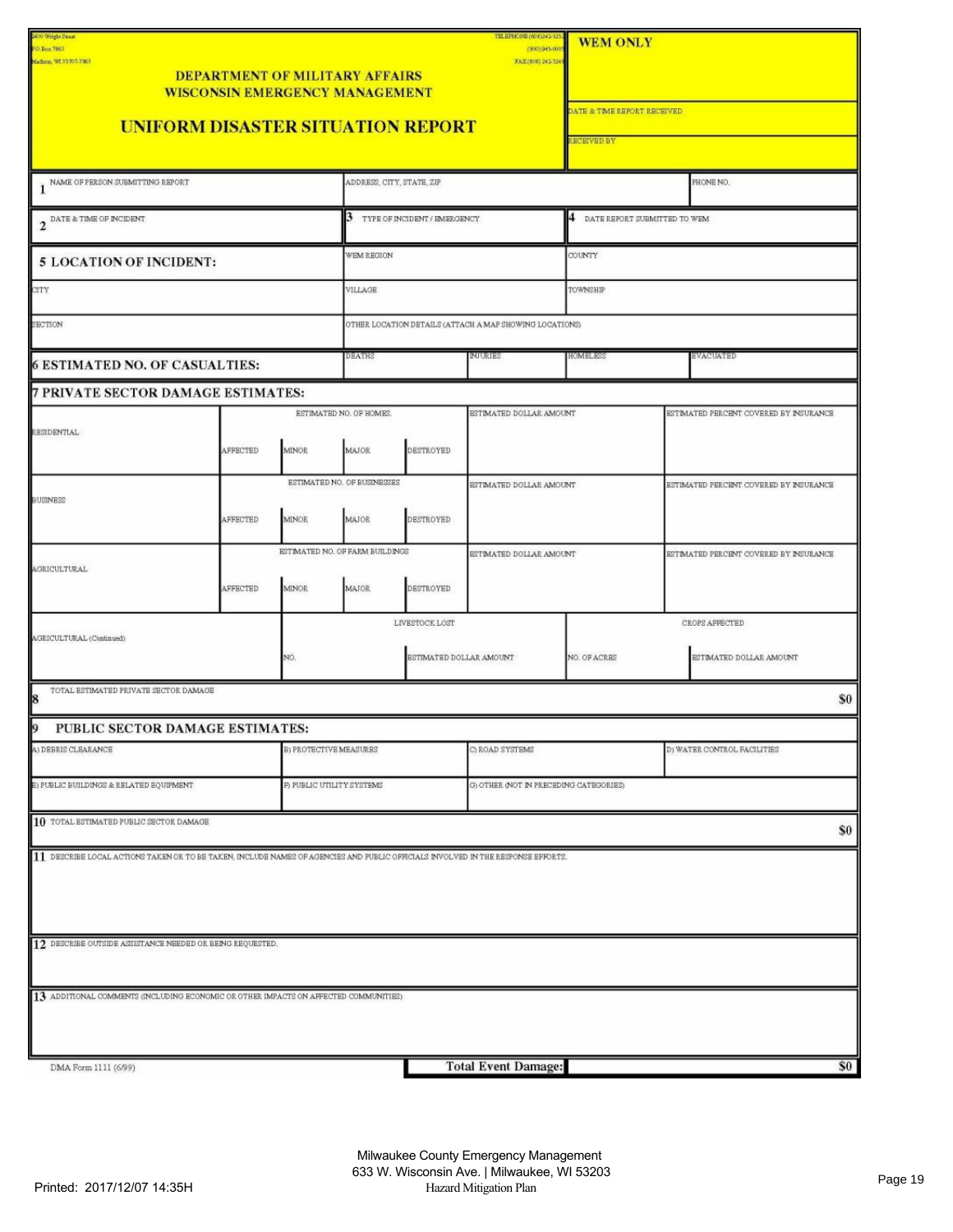# [1.13 Milwaukee County ESF #3B - Debris Management](https://milwaukeecounty.isc-cemp.com/Cemp/Details?id=5805891)

## **Preface**

Emergencies may create a variety of debris that impact the County's ability to provide emergency response and may affect the health and safety of the public. Clearing debris to permit travel emergency vehicles and removal of debris to protect health and safety are vital components of the County's emergency response.

## **Primary Agency**

**Milwaukee County Office of Emergency Management**

## **MILWAUKEE COUNTY AGENCIES**

#### **Primary**

• Milwaukee County Office of Emergency Management (OEM)

#### **Support**

- Debris Management Contractors
- Fire Departments
- Home Builders & Contractor's Associations
- Law Enforcement Agencies
- Milwaukee County Department of Administrative Services Facilities Management
- Milwaukee County Department of Transportation (MCDOT)
- Milwaukee County Parks Planning and Development
- Public Health (Municipal)
- Public Works (Municipal)
- $\bullet$ Specialists (As situation requires.)
- **Utilities**  $\bullet$
- Utilities, Private  $\bullet$
- Utilities: Solid Waste/ Landfill
- Utilities: Water and Wastewater Public Works, Building and Facilities

# **State of Wisconsin AGENCIES**

\*\*State support to this ESF may be available in coordination with the State Emergency Operations Center (EOC).

#### **Federal AGENCIES**

#### **Likely Support Includes:**

- Manage, monitor, and/or provide technical advice in the clearance, removal, and disposal of debris from public property. The scope of actions related to debris may include waste sampling, classification, packaging, transportation, treatment, demolition, and disposal.
- When ESF # 3 is activated for a debris mission may also: collect, segregate, and transport to an appropriate staging or disposal site hazardous materials that are incidental to building demolition debris, such as household hazardous waste and oil and gas from small motorized equipment; remove and dispose of Freon from appliances; and remove, recycle, and dispose of electronic goods. (The removal of hazardous material containers that may have become intermingled with construction debris, such as drums, tanks, and cylinders containing oil and hazardous materials, is managed under ESF # 10.)
- Management of contaminated debris (e.g., chemical, biological, radiological, or nuclear contamination) will be a joint effort with ESF # 10 and FEMA. The scope of actions related to contaminated debris may include waste sampling, classification, packaging, transportation, treatment, demolition, and disposal of contaminated debris and soil.

#### **A. PURPOSE**

1. To provide for the coordination of emergency road clearance, debris collection and disposal.

#### **B. POLICIES**

1. Debris clearance is critical to life safety and security. Debris removal efforts will first focus on clearing of major transportation routes and roadways into damaged areas to allow for the movement of emergency vehicles, personnel, equipment and supplies.

2. Debris removal is necessary in affected areas to prevent the development and spread of vector–based epidemiological agents, general sanitation problems and environmental damage.

3. All disposal activities will be conducted with health and environmental concerns being the foremost consideration.

4. Milwaukee County will encourage the use of contracted services.

## **PRIMARY DEPARTMENT RESPONSIBILITIES/TASKS BY PHASE**

#### **MILWAUKEE COUNTY OFFICE OF EMERGENCY MANAGEMENT (OEM)**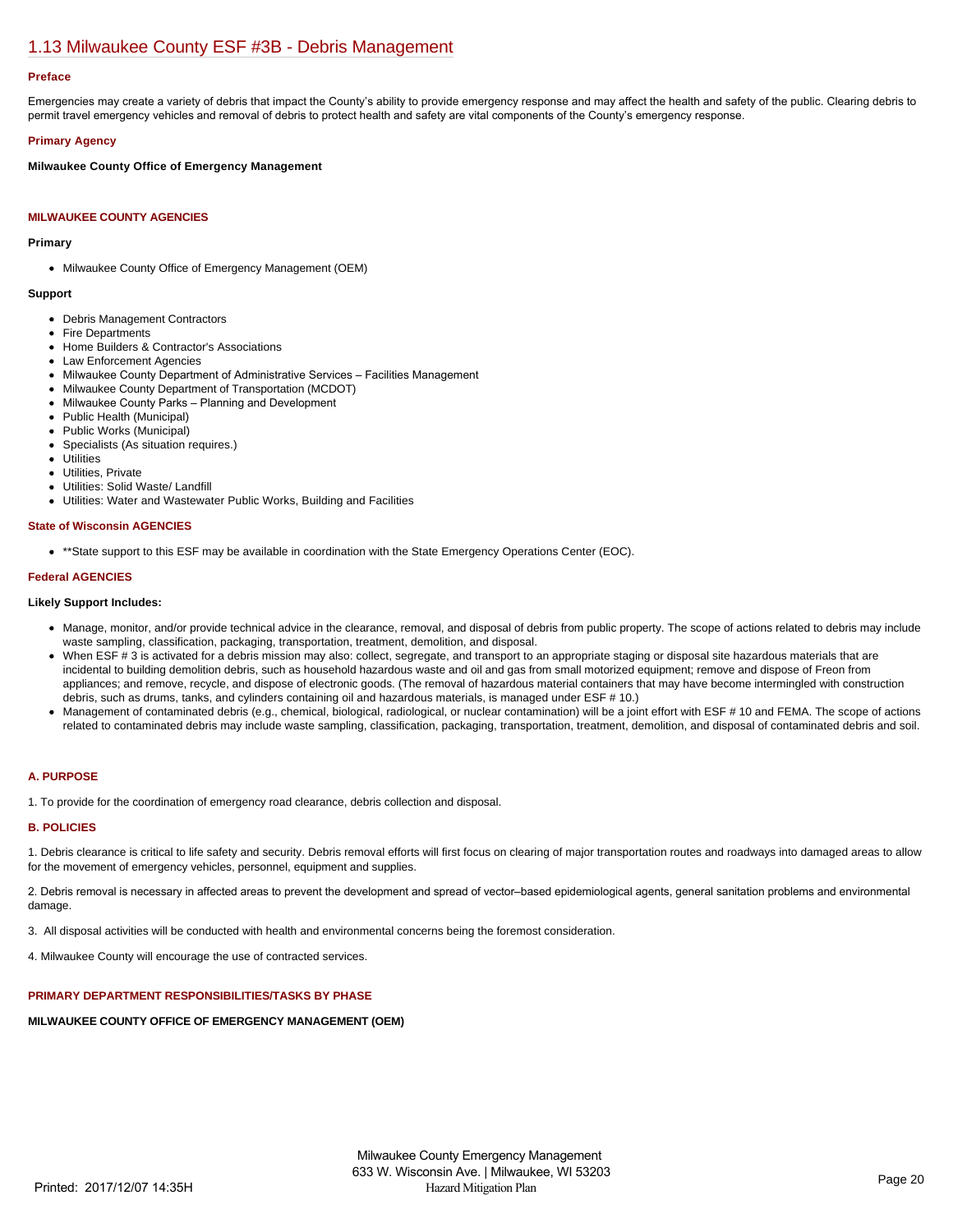|                      | The Office of Emergency Management will work to:                                                                                                                                                                                                                                                                                                                                                                                                                                                                                                                                                                                                                                                       |
|----------------------|--------------------------------------------------------------------------------------------------------------------------------------------------------------------------------------------------------------------------------------------------------------------------------------------------------------------------------------------------------------------------------------------------------------------------------------------------------------------------------------------------------------------------------------------------------------------------------------------------------------------------------------------------------------------------------------------------------|
| <b>Pre-Emergency</b> | I. Maintain this Emergency Support Function (ESF).<br>2. Maintain inventories of resources and equipment.<br>3. Participate in tests and exercises.<br>4. Develop emergency action checklists and Standard Operating Procedures (SOPs).<br>5. Maintain pre-event contracts to support debris management needs in an emergency.<br>6. Work with ESF #1 to establish and maintain priorities for roadway corridors that will have priority in regard to debris removal and repair to<br>allow access into damaged areas.<br>7. Develop and maintain a Debris Management Plan; Coordinate development of the plan with Public Works & Engineering ESF # 3. Plan<br>content should include strategies for: |
|                      | a. Debris clearing.<br>• b. Debris collection.                                                                                                                                                                                                                                                                                                                                                                                                                                                                                                                                                                                                                                                         |

| <b>Emergency</b> | 1. Implement the County Debris Management Plan; Coordinate debris operations.<br>2. Send a senior representative to the Milwaukee County EOC, when the EOC is activated during an emergency.<br>3. Coordinate with ESF # 3 for emergency road clearance and removal of debris for reconnaissance of the damaged areas and passage of emergency<br>personnel and equipment for health and safety purposes.<br>4. When notified, report to the Milwaukee County EOC.<br>5. Administer and manage contracted services.<br>6. Coordinate emergency road clearance and removal of debris for reconnaissance of the damaged areas and passage of emergency personnel and<br>lequipment for health and safety purposes |
|------------------|-----------------------------------------------------------------------------------------------------------------------------------------------------------------------------------------------------------------------------------------------------------------------------------------------------------------------------------------------------------------------------------------------------------------------------------------------------------------------------------------------------------------------------------------------------------------------------------------------------------------------------------------------------------------------------------------------------------------|
|------------------|-----------------------------------------------------------------------------------------------------------------------------------------------------------------------------------------------------------------------------------------------------------------------------------------------------------------------------------------------------------------------------------------------------------------------------------------------------------------------------------------------------------------------------------------------------------------------------------------------------------------------------------------------------------------------------------------------------------------|

|                                             | 1. Staff the ESF #3B position in the EOC.<br>2. Appoint a debris management coordinator; Implement the County's Debris Management Plan.<br>3. Contact the County's debris management contractor; Activate the County's debris management contract.<br>4. Coordinate emergency road clearance and removal of debris for reconnaissance of the damaged areas and passage of emergency personnel<br>and equipment for health and safety purposes.<br>5. Identify incident sites requiring debris clearance and management: |
|---------------------------------------------|-------------------------------------------------------------------------------------------------------------------------------------------------------------------------------------------------------------------------------------------------------------------------------------------------------------------------------------------------------------------------------------------------------------------------------------------------------------------------------------------------------------------------|
|                                             | • a. Public rights-of-way.<br>• b. Public property.<br>• c. Private property.                                                                                                                                                                                                                                                                                                                                                                                                                                           |
|                                             | 6. Recommend disposal sites for debris:                                                                                                                                                                                                                                                                                                                                                                                                                                                                                 |
|                                             | • a. Temporary staging areas and debris reduction sites.                                                                                                                                                                                                                                                                                                                                                                                                                                                                |
|                                             | 7. Coordinate debris collection and hauling:                                                                                                                                                                                                                                                                                                                                                                                                                                                                            |
|                                             | • a. Coordinate debris removal operations in areas affected by emergencies or disasters.<br>• b. Coordinate or assist in removal of debris from private property, within the limits established by County Executive.                                                                                                                                                                                                                                                                                                    |
|                                             | 8. Coordinate the removal of debris with county, state, and federal environmental officials.<br>9. Coordinate debris separation. Debris from residential and commercial properties will be separated into four general groups:                                                                                                                                                                                                                                                                                          |
| <b>Emergency Operations</b><br>Center (EOC) | • a. Raw garbage, rubbish garbage, yard waste and construction/building rubble.<br>• b. Separate hazardous materials and hazardous waste from debris to the extent possible.                                                                                                                                                                                                                                                                                                                                            |
|                                             | 10. Coordinate debris disposal.                                                                                                                                                                                                                                                                                                                                                                                                                                                                                         |
|                                             | • a. Identify debris disposal issues, i.e. hazardous materials.<br>• b. Secure necessary environmental permits and legal clearances.                                                                                                                                                                                                                                                                                                                                                                                    |
|                                             | 11. Determine methods of disposal as appropriate:                                                                                                                                                                                                                                                                                                                                                                                                                                                                       |
|                                             | • a. Open pit burning and burning by incineration methods.<br>• b. Mulching and chipping clean horticultural waste.<br>• c. Hauling mulched or chipped waste out of the City.<br>• d. Mixing mulch or chipped clean waste with soil to improve agricultural productivity.<br>• e. Reuse/recycle for aluminum, plastic and horticultural waste to the extent possible.                                                                                                                                                   |
|                                             | 12. Provide logistical support for demolition operations.<br>13. Administer and manage contracted services.<br>14. Sources for additional resources can include:                                                                                                                                                                                                                                                                                                                                                        |
|                                             | • a. Mutual aid.<br>• b. Municipal, state and federal resources.<br>• c. Private companies, contractors.                                                                                                                                                                                                                                                                                                                                                                                                                |
|                                             | 15. Maintain records of cost and expenditures to accomplish this ESF and forward them to the EOC Finance/Administration Section Chief.                                                                                                                                                                                                                                                                                                                                                                                  |

| Recovery<br>: Actions | v debris management contractor: Activate the County debris management contract: Monitor contractor services,<br>Contact the '<br>. Countv |
|-----------------------|-------------------------------------------------------------------------------------------------------------------------------------------|